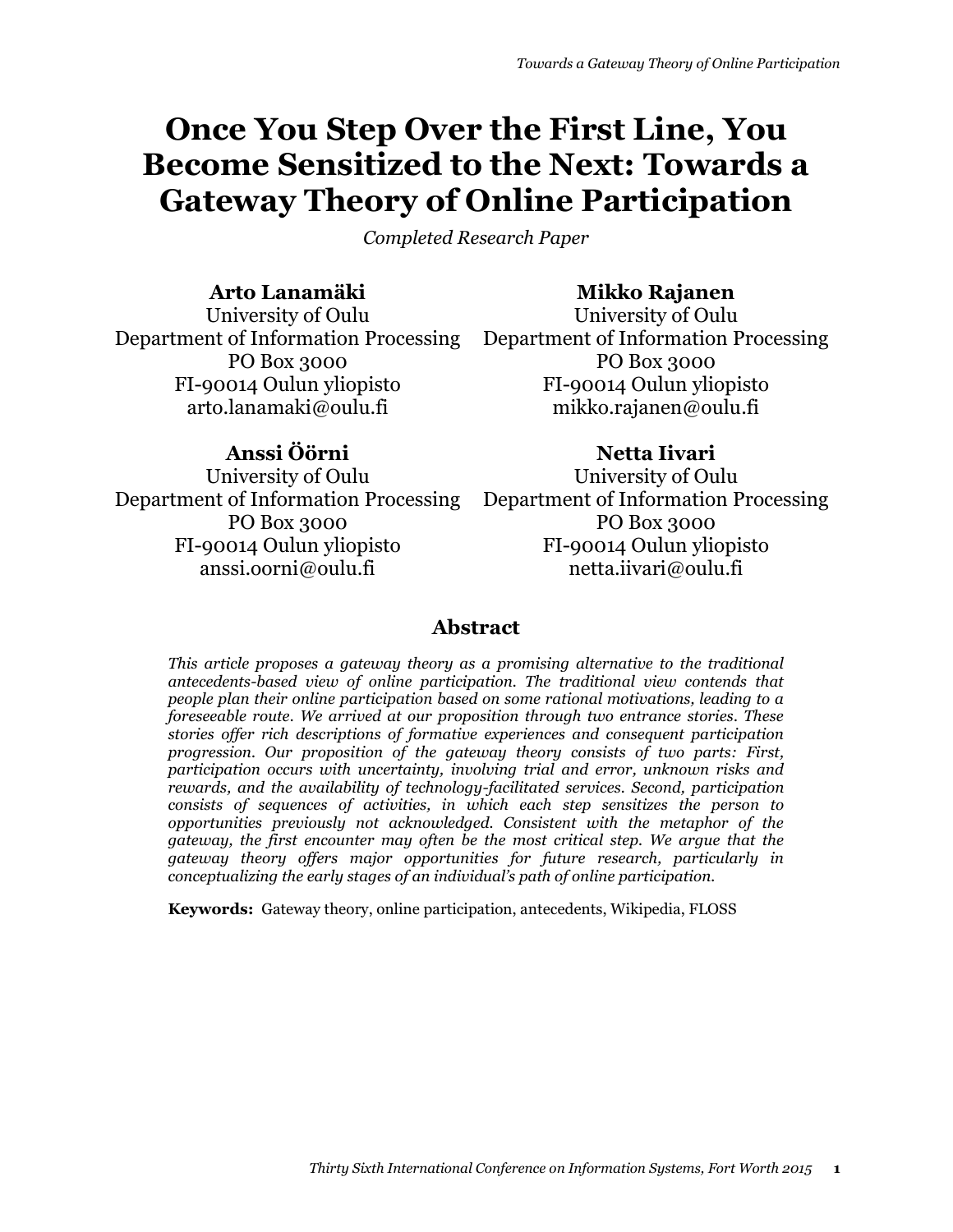## **Introduction**

The first impression is crucial in many kinds of encounters, as it provides a formative experience that could guide future action. It also bears importance in the use of web technologies for cooperation and collaboration. Such technologies are part of our work and leisure, and have become a central focus of study within numerous disciplines, including Information Systems (IS) research. These technologies have allowed new forms of collaboration to emerge, facilitating the connection of people around the globe to work on joint matters. Researchers have examined these new technology-facilitated forms of collaboration with terms such as online participation, open collaboration, and peer production.

Explaining the progression of online participation bears a clear resemblance to explaining why people accept and use innovations, which has been one of the major topics of study in IS research during its existence (Straub and del Giudice 2012). One of the remaining key questions under this topic is, which comes first, need for a new technology or awareness that the technology exists? IS theory paints a mixed picture: For the most part, early IS theories suggested that needs precede technology. For instance, early IS development models, such as the waterfall model (Benington 1983), offered requirements analysis as the first step of the IS design process. Later theories and models seem to tell otherwise. For example, prototyping (Brooks 1987) and the spiral model (Boehm 1988) suggest that people may not have such a good idea about what they want the new system to do; therefore, it is necessary to involve the end users in the design process and show them intermediate steps of the system. On the other hand, when looking at the Information Technology (IT) adoption models, the dominant ones such as TAM (Davis 1989), TAM2 (Venkatesh and Davis 2000), UTAUT (Venkatesh et al. 2003), UTAUT2 (Venkatesh et al. 2012), and DTPB (Taylor and Todd 1995) all either tacitly assume that needs come first or they shun the entire question. Intriguingly, empirical tests of these models often find that measured predispositions toward accepting or using IT often fail to determine actual behavior (Davis and Venkatesh 2004; Kuo and Young 2008; Venkatesh et al. 2000; Wu and Du 2012).

IS literature on systems development, IT use, and online participation are by no means alone in being ambiguous about the order in which need for and awareness of a technology come about. This is one of the remaining key questions in innovation research that remains unanswered (e.g. Rogers 2003, p. 171). Solving the needs-first vs. awareness/knowledge-first problem is of importance for academics and practitioners alike. The "awareness/knowledge-first" view suggests that the individual is a passive spectator when first being exposed to awareness/knowledge about an innovation (Coleman et al. 1966). In contrast, the needs-first view suggests that the individual actively exposes herself to messages about an innovation (Hassinger 1959). In terms of new product development, the needs-first view suggests that product developers should query people for their existing, unfulfilled needs. The "awareness of an innovation first" view, in turn, suggests that new product development cannot be based on identifying unfulfilled needs because those needs come into existence only after people encounter new technologies, which create the need.

It is evident that much of the existing research into online participation has followed the lead of the dominant IT adoption models and focused on the antecedents of the behavior (Bagozzi and Dholakia 2006; Benbya and Belbaly 2010; Fang and Chiu 2010; Hsu and Lin 2008; Roberts et al. 2006; Wu et al. 2007). In turn, another stream of such research has explained the evolving process of online participation through concepts such as legitimate peripheral participation (LPP) in communities of practice (Lave and Wenger 1991). These concepts have been used to make sense of newcomers' progression from a newbie to a full member of various online communities (e.g. Antin and Cheshire 2010; Bryant et al. 2005; von Krogh et al. 2003; Ye and Kishida 2003). Overall, we acknowledge that there is a wealth of studies that explore people's engagement in online communities and rely e.g. on theories of identity or commitment development (e.g. Bateman et al. 2011; Lampe et al. 2010; Ren et al. 2012; Schultze 2014; Valentine and Holloway 2002). We find research on online participation, however, as limited concerning the initial phases of online participation. None of these streams of research touches on the precedence of needs and awareness/knowledge.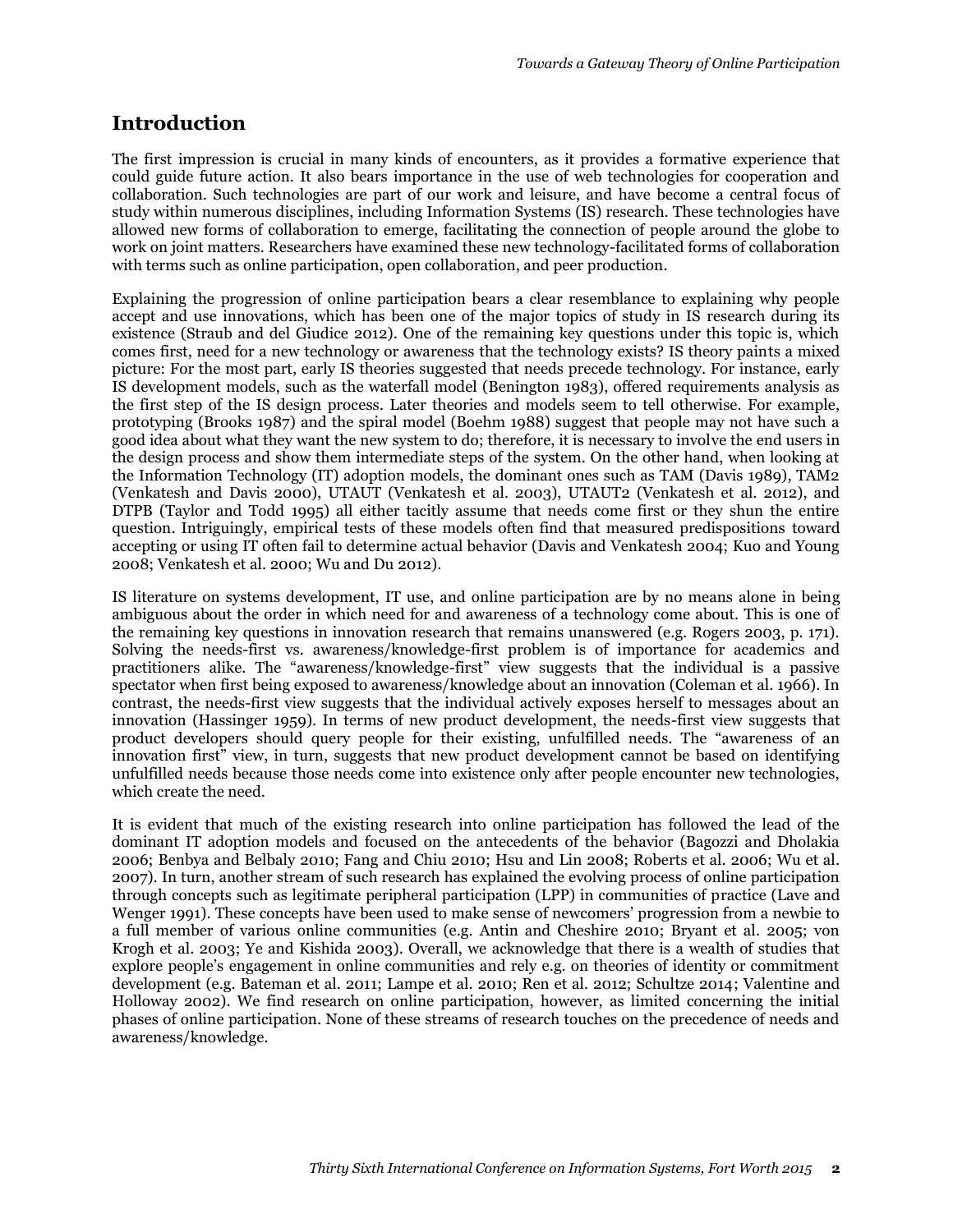Hence, in this paper we focus on the precedence of needs and awareness/knowledge in the context of the initial phases of online participation. We develop an alternative explanation to the traditional antecedents-based view on how individuals progress in their online participation. We label our conceptualization as the "gateway theory to online participation", being inspired by the famous albeit also widely criticized gateway theory to drug use (Kenkel et al. 2001). We are telling a scholarly story at two levels. On the level of online participation, we seek to answer the following research question: How does online participation progress over time, particularly during the very early stages? On the level of technology diffusion, we seek to answer the related perennial question: Which comes first, needs or awareness of an innovation? Hence, in this research paper we seek to contribute to research in both online participation and diffusion of innovations through considering the factors intertwined with people's online participation choices that are perceived as dynamic, emergent processes.

The paper is structured as follows: In section two, we first review related research on the antecedents to online participation, after which we construct our theoretical framework based on the gateway theory. Section 4 introduces the research design employed in our empirical studies in two online community contexts. The fifth section, building on a "confessional" narrative style of writing (Van Maanen 2011), introduces two distinct entrance stories that paint a picture of the process of entering and eventually becoming members of two online communities. The sixth section discusses the implications of the results, while the last section summarizes them and their implications for IS research and practice, and identifies the limitations of the study and interesting paths for future work.

# **Background and Theoretical Lens**

This section introduces existing research on antecedents to online participation, participation progression, and the original gateway theory. The section concludes with our own formulation of the gateway theory, which we have adjusted for the contemporary context of online participation.

### *Antecedents to Online Participation*

Various disciplines, including IS research, have already produced a huge amount of literature on online participation. Many of these studies can be labelled as "antecedent research" – essentially variancetheoretical accounts focusing on conditions that predict participation. In the context of Wikipedia, for example, such studies represent an established stream of research (Okoli et al. 2012). In these types of studies, independent variables such as intrinsic motivation, extrinsic motivation, external self-concept and internal self-concept (Yang and Lai 2010), reputation, reciprocity, self-development, altruism, enjoyment, ideology and sense of belonging (Xu and Li 2015) or attitude, subjective norm, descriptive norm, perceived behavioral control, and ego involvement (Park et al. 2015) have been used to predict knowledge-sharing behavior (Yang and Lai 2010), content contribution, and community participation (Xu and Li 2015), or intention to upload content (Park et al. 2015).

The similar trend can be found in studies examining other kinds of online communities. In open-source software (OSS) development communities, studies have revealed cognitive (attitudes, perceived behavioral control, identification with the open source movement), affective (positive and negative anticipated emotions), and social (social identity) determinants of participation and their consequences (Bagozzi and Dholakia 2006). Research also has shown that helping behavior, economic incentives, and adequate motivators influenced OSS developers' feelings of satisfaction and their intentions to continue with OSS development (Wu et al. 2007). Moreover, ease of use, enjoyment, and knowledge sharing (altruism and reputation) were positively related to the attitude toward blogging. Other elements include social factors (community identification) and attitude toward blogging, which significantly influenced a blogger's intention to continue to blog (Hsu and Lin 2008), In addition, justice and trust are important antecedents to the intention to continue knowledge sharing in virtual communities of practice (Fang and Chiu 2010).

#### *Online Participation Progression from the Periphery to the Center*

In addition to the antecedent-orientation, another relevant stream of research focuses on participation progression. In this stream, the focus is on the complexities of an evolving process of online participation from the community's far periphery towards its core. For example, the concept of *legitimate peripheral*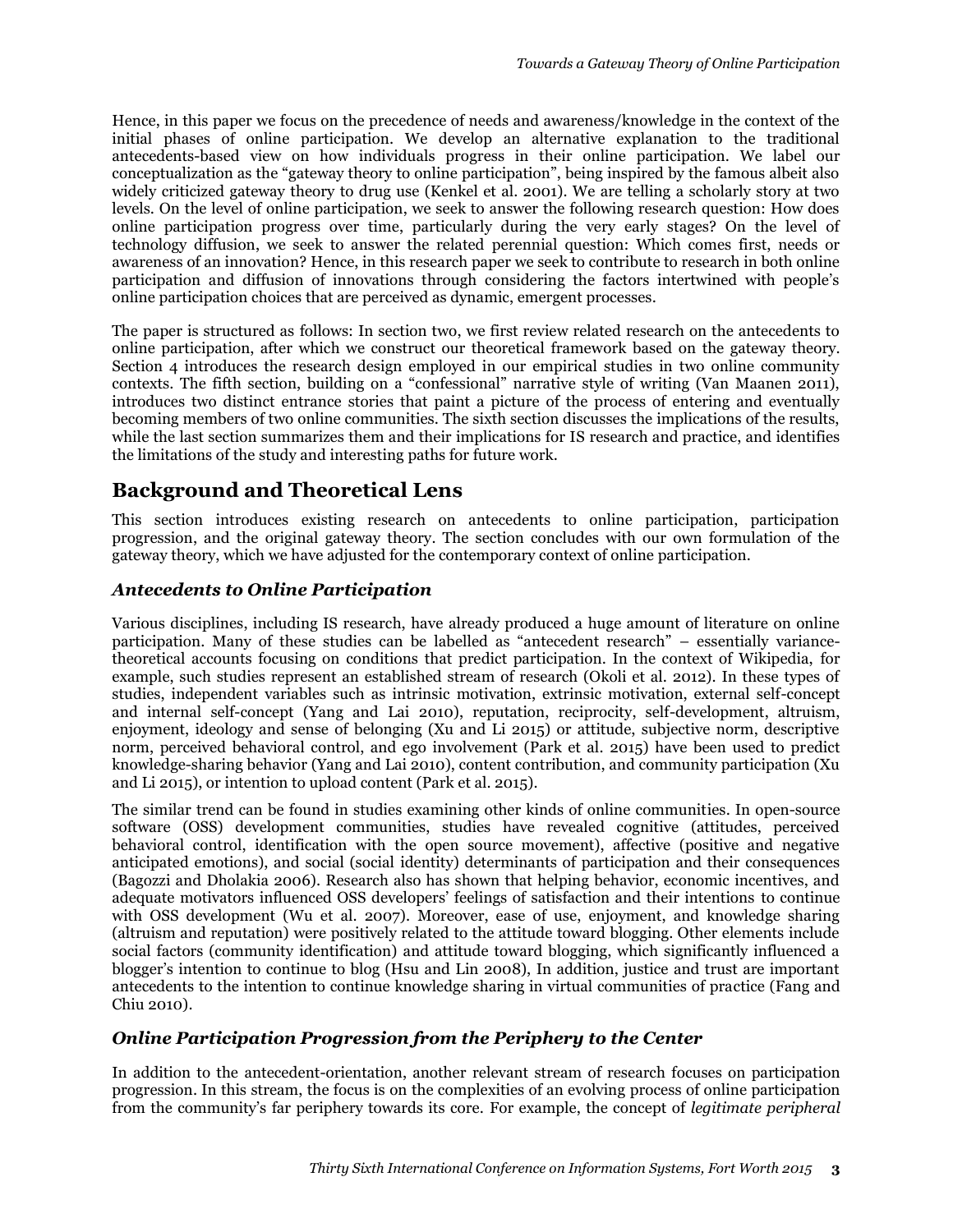*participation (LPP) in communities of practice* (Lave and Wenger 1991) has been utilized in various kinds of online community contexts to make sense of how a member progresses from a newbie to a full member of an online community (e.g. Antin and Cheshire 2010; Bryant et al. 2005; von Krogh et al. 2003; Ye and Kishida 2003). Scholars have conceptualized online-community-specific frameworks. For example, Preece and Shneiderman (2009) introduced the Reader-to-Leader Framework, in which a user transitions from a reader, to a contributor, to a collaborator, and finally to a leader.

In contrast to models that offer predestined paths, however, we emphasize situated actions that sensitize the individual to opportunities that she did not acknowledge beforehand. We focus on the initial encounters with particular online communities, and develop an alternative explanation to the traditional antecedents-based view of online participation. We acknowledge that theories such as LPP are well equipped to explain the evolving process of people becoming acknowledged or full members of online communities (e.g. Antin and Cheshire 2010; Bryant et al. 2005; von Krogh et al. 2003; Ye and Kishida 2003), but claim that these theories neglect the initial stages related to adoption or choice. Earlier antecedent-based IS research, on the other hand, has thoroughly examined the motives or other factors that affect the intention to join an online community, but our theory postulates that it is not meaningful to focus on the a priori intentions or attitudes. We label the explanation as "the gateway theory to online participation", being inspired by the famous albeit widely criticized the gateway theory to drug use (Kenkel et al. 2001). Before presenting our formulation of the theory, we introduce the original gateway theory in its indigenous context of drug use.

## *The Original Gateway Theory*

The origin of the gateway theory (also gateway hypothesis, or gateway effect) comes from the context of drug use. Denise Kandel is often credited for coining the concept in 1975 in her article in *Science* (Kandel 1975). The idea existed earlier as the "stepping stone theory", and is rooted in conventional wisdom (Bell and Keane 2014, p. 46). Robert DuPont Jr. introduced the idea to the wider population in early 1980s (DuPont 1984). DuPont's suggestion to "get tough on gateway drugs" became a central anti-drug policy guideline in the United States (Kleinig 2015), and was widely popularized in Nancy Reagan's "Just Say No" campaign (Mackey-Kallis and Hahn 1991). Bell & Keane (2014, p. 45) label the gateway theory as "one of the most influential models of drug use of the twentieth century".

Kandel (1975) studied the sequential pattern of drug use initiation through longitudinal data and found four stages in drug use where marijuana was the first gateway on the path to other drugs. Later, however, Kandel and colleagues (Kandel et al. 1992) emphasized that entry into one stage does not inevitably lead to entry into the next stage. Pudney (2003) identified three possible mechanisms for a causal gateway effect in drug use; any one of these mechanisms or any combination of them may cause entry through the gateway into the next stage of drug use. The three mechanisms are as follows:

- 1) The consumption of soft drugs may create a psychological or physiological need for getting further and stronger experiences of the same type;
- 2) The act of obtaining soft drugs may bring the user into contact with the users and suppliers of harder drugs whom they would not had met otherwise; and
- 3) The personal experience of the use of soft drugs with no obvious ill effects may contradict and undermine the strong negative publicity that is directed against drug use in general, therefore making the public campaigns against hard drugs less persuasive.

Bretteville-Jensen et al. (2008) also identified the consumption of a drug for the first time as a thresholdcrossing experience and that action could make it less costly to proceed through the gateway into subsequent stages of drug use. They identified alcohol being the gateway drug for cannabis, cannabis being the gateway drug for amphetamine, and amphetamine being the gateway drug for cocaine. Recently, the emergence of e-cigarettes has re-energized the gateway theory to describe the transition from recreational nicotine use to nicotine addiction (Bell and Keane 2014).

In general, the gateway theory offers "a degree of seductiveness to the idea that exposure to a single substance will lead people inexorably down a path of vice they would not otherwise have succumbed to" (Bell and Keane 2014, p. 49). But Kleinig (2015, p. 5) recently summarized that there is no one gateway theory. Instead, there is a "cluster of theories about successive stages in drug use, from less serious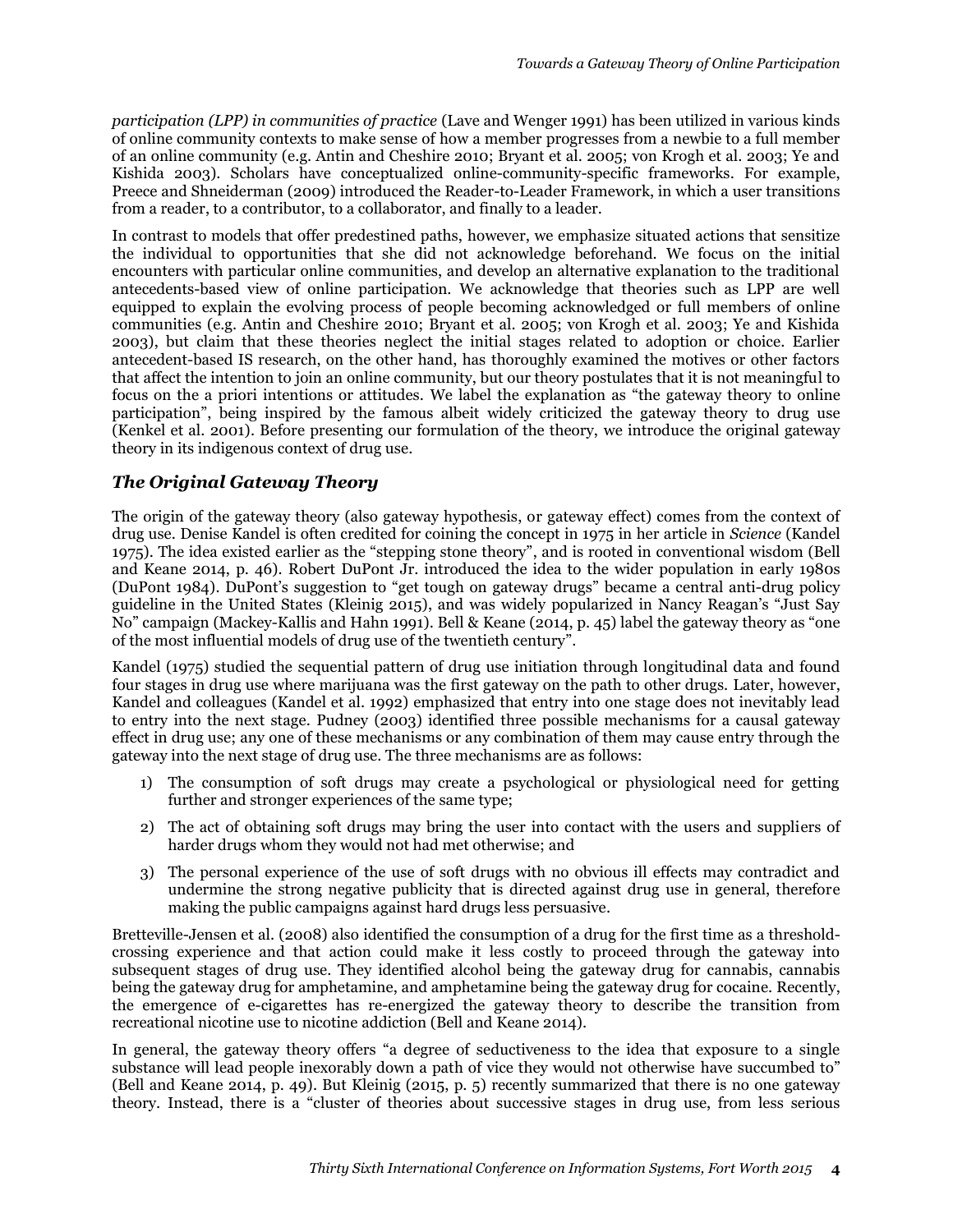("softer") to more serious ("harder")". Similarly, Bell and Keane (2014, p. 50) argued that instead of a single theory, it is "a hybrid of popular, academic, and media accounts", and what the "theory *is* and what it *means* is neither fixed nor stable".

#### *Formulating the Gateway Theory of Online Participation*

"Give a small boy a hammer, and he will find that everything he encounters needs pounding." (Abraham Kaplan 1964, p. 28)

The law of the instrument by Abraham Kaplan (1964, p. 28) succinctly captures the essence of our gateway theory of online participation. In this section, we explain how past encounters could guide one's future encounters; here with complex sociotechnical ensembles we call online communities. The central ideas of our gateway theory are that 1) first encounters are largely incidental and situated-in-action, and 2) encounters sensitize the person to new opportunities through positive outcomes operating as formative experiences.

In more everyday language, people learn to see opportunities for using technology with which they have had positive encounters, and fail to see opportunities to use technologies that they have not used before. The same can be applied for more complex sociotechnical ensembles such as online communities. All this implies that encountering a technology or an online community does not necessitate a will or motivation, but it can be highly incidental and situational. Here, the mere availability of a technology can be more important innovation attribute than its relative advantage (Rogers 2003) in determining the rate of adoption and use. Positive initial experiences are essential in this theory. Formative experiences are those experiences that make a major impact on the person, resulting in learning (e.g. Janson 2008), in which experience is at the center. Past positive experiences guide our behavior; rewarded or successful behaviors also reinforce similar behavior in the future and the sense of success leads to the strengthening of selfefficacy in associated activities or areas (Janson 2008, p. e.g. ). Hence, the gateway theory suggests that we acquire rather than inherit our behaviors. Additionally, the theory emphasizes the influence of firsthand experiences rather than a priori motivation as determinants.

Another important aspect in the theory is that practically all purposive behaviors need some outside stimulus to start them. All along, social psychology has acknowledged this: "Attitude and, as ordinarily used, disposition suggest something latent, potential, something which requires a positive stimulus outside themselves to become active." (Dewey 1922, pp. 40-41) Social psychologists have downplayed the need for activation because motivation seemed to be, for a while, a sufficient determinant of purposive behaviors. As a result, a host of motivational theories sprang out explaining behavior with expectancies about one's ability to reach the desired outcome and with the task value. These expectancy-value theories have been moderately successful in explaining solitary behaviors but unable to account for those properties of recurrent behavior, such as rate of technology adoption or frequency and amount of technology use. While motivation to use technology may develop through evaluation of technology characteristics, as suggested for example by the diffusion of innovations theory (Rogers 2003, p. 175), goal activation does not. The redoubtable John Dewey already noted that activation of behaviors develops through first-hand experience with action: "The essence of habit<sup>1</sup> is an acquired predisposition to ways or modes of response, not to particular acts except as, under special conditions, these express a way of behaving. Habit means special sensitiveness or accessibility to certain classes of stimuli, standing predilections and aversions, rather than bare recurrence of specific acts. It means will." (Dewey 1922, pp. 41-42) In the gateway theory to online participation, we maintain that initial experiences with online participation, if positive, sensitize the individual to the stimuli and may initiate in the individual even a need for getting further and stronger experiences of the same type.

To summarize, the gateway theory to online participation maintains that participation occurs under uncertainty and involves trial and error, unknown risks and rewards, and the mere availability of technology-facilitated services. Participation almost necessarily consists of sequences of activities in which each step sensitizes the person to opportunities previously not acknowledged. Consistent with the

 $\overline{a}$ 

<sup>1</sup> Dewey used the term habit in a very different meaning than the one given to it in current information systems research. In fact, Dewey clearly opposes the current practice of conceptualizing habit as automatic repetition of rule-based action.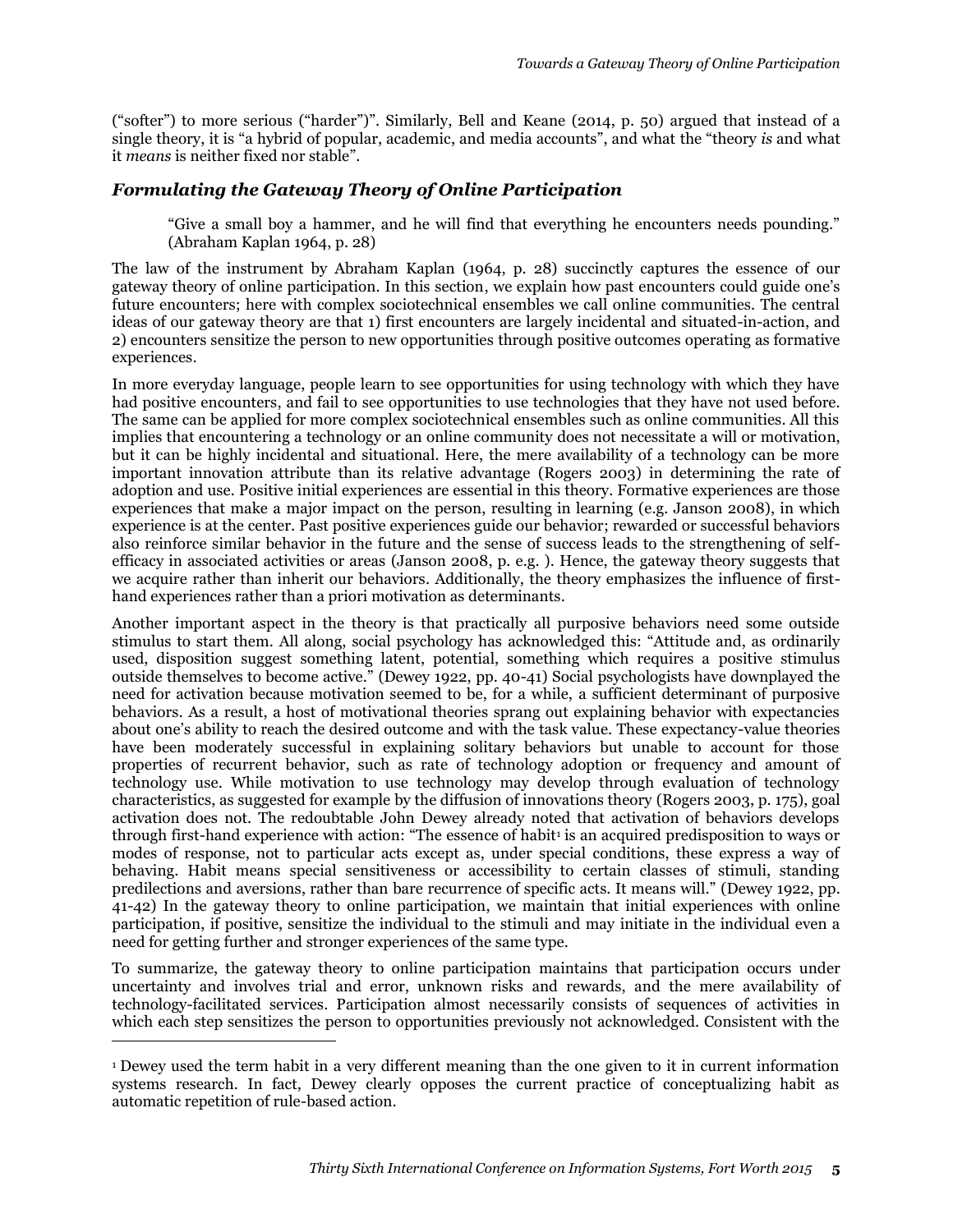metaphor of the gateway, the first encounter may often be the most critical step. Next, we present our empirical examples that offer support for the gateway theory to online participation and a description of the research design involved with gaining such empirical data.

# **Methodology**

Our arguments about the initial stages of online participation are based on our qualitative inquiries (Denzin and Lincoln 2000). One research stream has focused on the Finnish language edition of Wikipedia, and the other has concerned free/libre open source software (FLOSS) development projects. While our two research programs have been separate projects, both can be labelled under the banner of *open collaboration* (Forte and Lampe 2013; Levine and Prietula 2014).

"Qualitative research is a situated activity that locates the observer in the world. It consists of a set of interpretive, material practices that make the world visible. These practices transform the world. They turn the world into a series of representations, including field notes, interviews, conversations, photographs, recordings, and memos to the self. At this level, qualitative research involves an interpretive, naturalistic approach to world. This means that qualitative researchers study things in their natural setting, attempting to make sense of, or to interpret, phenomena in terms of the meanings people bring to them." (Denzin and Lincoln 2000, p. 3)

Our studies into Wikipedia and FLOSS development projects are qualitative, albeit with definite differences. In qualitative, interpretive research, Walsham (1995; 2006) has discussed the different roles the researchers can adopt, i.e. the "outside researcher" and the "involved researcher" (Walsham 1995). The former refers to the researcher having "no direct involvement in action in the field or in providing significant feedback to field participants", while the latter refers to researcher acting as a participant observer or action researcher who consciously and explicitly aims at changing things in the field. In this case, the researcher participates in action, not only accesses opinions on the matter of interest. The research subjects may have a positive view of a researcher who "tries to make a valid contribution to the field", not only to academic literature. On the other hand, there are numerous risks and challenges involved with this type of research, such as its demands on resources. Another risk may occur when the researcher "goes native" to the extent that she loses the critical distance to the field and to the intervention outcomes. (Walsham 2006)

Our studies discussed here represent both of Walsham's study types. In the first case, Wikipedia, the first author (Lanamäki) has conducted a set of content analyses and contributor interviews in Finland as a part of his doctoral thesis work (Lanamäki 2013). This project was initiated in 2007, with the main data collection taking place in 2010. The first contact with Finnish Wikipedia contributors was through a ranking list of the "top 100 list of Finnish Wikipedians by number of edits". The assumption was that users with a high number of edits had the most in-depth knowledge, thus being capable of providing useful "insider" insights. Fourteen interviews were conducted in early 2010. The interviews lasted from 1.5 hours to 3 hours each. Every interview followed the same interview guide. The purpose was to let the interviewee speak openly about their career in Wikipedia, what roles they have, and what they do. The goal was to let the person's own voice come through without the interviewer pushing any kind of an agenda. This was achieved by starting with general-level introductory questions and continuing with follow-up and probing questions. In the later part of the interviews, more direct and structured questions were asked (Kvale and Brinkmann 2009, pp. 135-136). The interviews were tape-recorded and transcribed. After each transcription, a short summary of the interview was written that contained information that could not be read in the transcription, how the transcriber had experienced the transcription process, and the general perception of the content and validity of the interview. In total, the transcriptions consisted of about 300 pages of text. Additional complementary interviews were conducted in 2014 and 2015.

The second case was part of a larger research program run by the second author (Rajanen) and his students. The program has included intensive working with a number of FLOSS development projects during an 8-year timespan for the overall purpose of improving the usability of FLOSS. The research program has included 16 subprojects within which junior researchers, under the guidance of more experienced human-computer interaction (HCI) researchers, have introduced usability activities into FLOSS development projects as part of their university studies. All the junior researchers have a usability background from at least two previous courses about usability evaluation methods (e.g. heuristic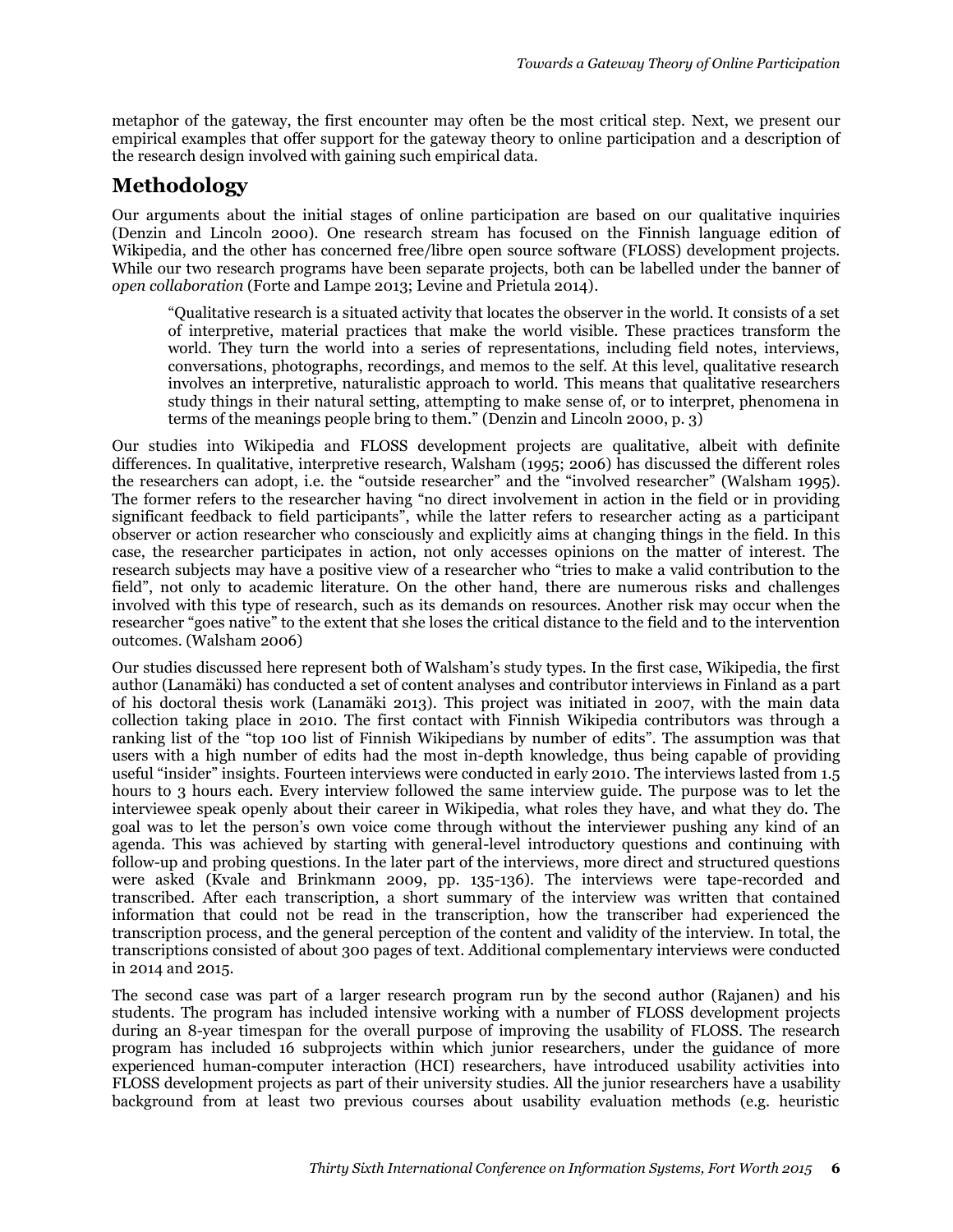evaluation and usability testing), user-centered design, and user interface design in both theory and practice. Each of the subprojects consisted of three to five junior researchers working between 200 and 300 hours each in planning the usability activities, carrying out these usability activities in the selected project, communicating with the project, summarizing the impact of these usability activities, collecting the empirical data, and writing project reports. The senior HCI researchers guided the junior researchers during the entire process, including during the selection of the project and the selection of suitable entrance strategies and usability methods to use. Altogether, the researchers' role was that of the involved researcher (Walsham 1995), who consciously and explicitly tried to change things in the field and make a valid contribution.

The 8-year FLOSS research program and 16 different subprojects organized various strategies and experimented with various methods. These have resulted in differing outcomes in involved projects with different domains, communities, organizational structures, and cultures. In this paper, part of the empirical data that we analyze concerns one of these usability projects. The FLOSS project in question developed a game targeted at non-technical end-users who had no interest or skills in programming. The project first began in 1995 and the team of core developers has changed many times since then. This project had 20 listed active core developers who had commit rights to the code repository. The user community, including bug reporters and non-technical users, was active on a forum with over 1,000 active users and 50,000 posts in total. Access to this case was gained through four student usability teams. Each student usability team consisted of four to six students working between 200 to 300 hours each in planning the usability activities, carrying out these planned usability activities, contributing to the development through code patches based on the results from the usability activities, communicating with the FLOSS project about these results, summarizing the impact of usability activities, collecting data, and writing a project report. Significantly, one of the developers of this particular FLOSS project was a member of the first student usability team. This student acted as an insider informant for all of the student teams and as a usability champion within the FLOSS project community, marketing the results of the usability teams and trying to generate interest in usability and in the suggested changes. Additionally, another member of the first student usability team managed to gain the status of a core developer during the usability intervention. Furthermore, two other members of different student usability teams working with other FLOSS projects gained developer status. In all of these four FLOSS entrance stories, an innocent opportunity emerged to contribute to a FLOSS project, and over time, these members of usability teams became increasingly engaged with their FLOSS project through series of unplanned contributions.

The empirical data concerning this case was collected from the online material of the involved FLOSS development project, such as websites, discussion forum posts, IRC discussion logs, etc. In addition, the student usability team produced numerous kinds of reports of their work, contributions to the FLOSS project, and pertinent information about the selected case project during their interventions. All this is included as research material. The most important research data for this study, however, is the interview of the FLOSS project developer, who as a student acted as a usability team member in the first intervention. Later on, he acted as an insider informant for other student usability teams and as a usability champion in the FLOSS project. The interview addressed his path to core developer status and the paths of other core developers in the FLOSS project. For the purposes of this paper, we inductively identified the events and steps leading to joining the FLOSS project in question, identifying an informantconstructed narrative of entering the community that we label as an "entrance story".

The initial spark for this article came from wondering why the Wikipedia contributors' entrance stories did not resemble the message provided in antecedent studies. In other words, not one contributor had provided a well-formulated intention for their participation in the first place. Then, after a discussion between the first and second author, it seemed so that the situation was also similar in the context of FLOSS. After examining the empirical material separately as regards the Wikipedia and FLOSS development project cases, we combined the findings. We further analyzed those from the viewpoint of the initial encounter during which these individuals entered into the online community and their subsequent career path. We identified clear similarities between the two stories and coherence with the gateway metaphor.

The data was analyzed iteratively by all four authors. In both entrance stories, we focused on the initial encounter with the online community and if this encounter was planned or due to chance. We identified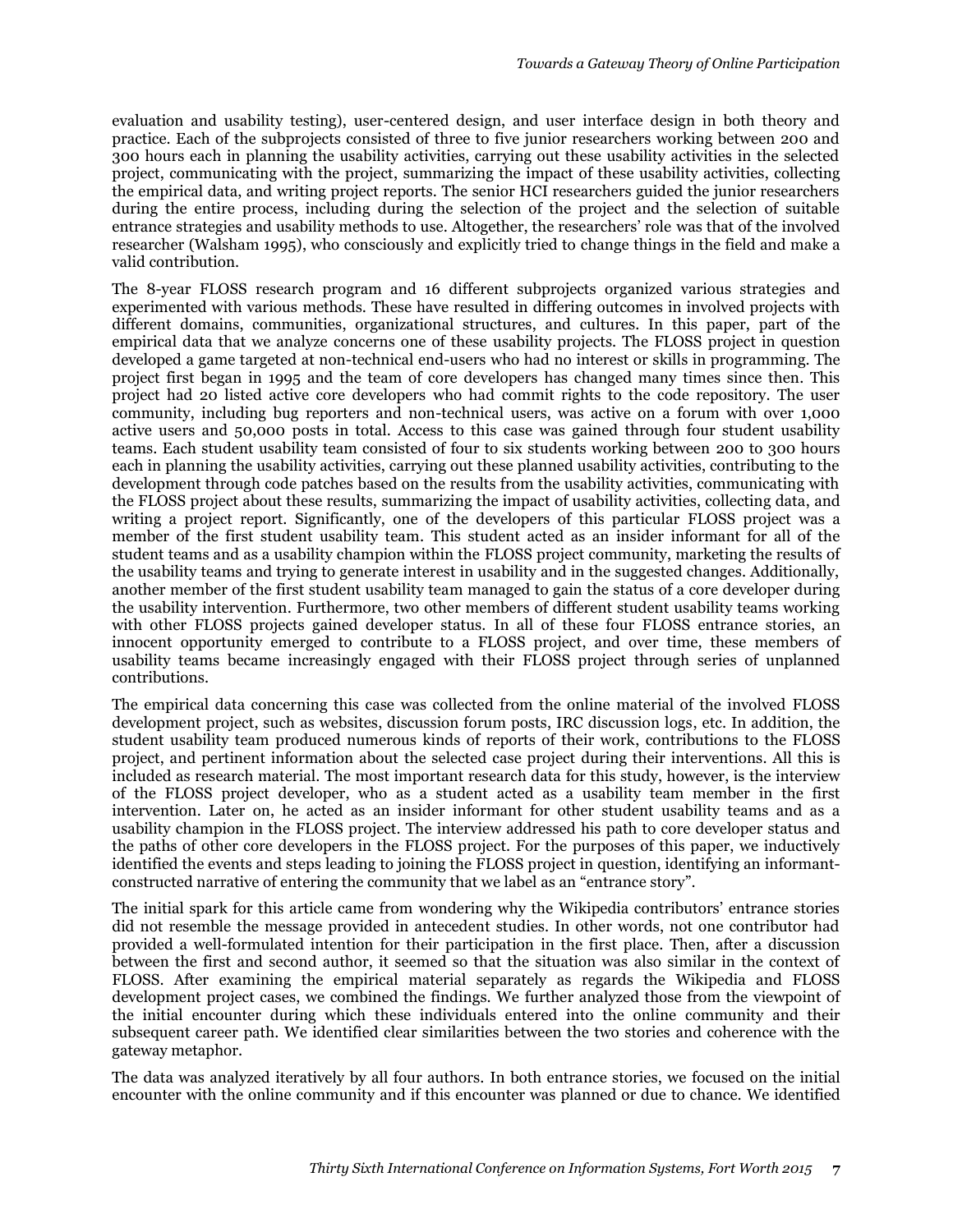from the entrance stories that the informants encountered the online community without any prior planning. Both the Wikipedian and the OSS game developer started with small, unplanned contributions and gained positive experiences through these contributions. We identified how both of the entrance stories fit within the logic of the gateway theory. Neither of the informants had decided to become involved in any way, but they did when an innocent opportunity emerged, and slowly, through sequences of activity transitions, they became deeply engaged.

For the purposes of the present article, one respondent was chosen from each of the study contexts. We could have picked other interviewees as well, because the descriptions of their formative participation had many similarities. But we chose these two respondents because the transcripts included the most detailed and self-reflective entrance stories in comparison to all others. In the next section, we proceed to these two entrance stories.

# **Entrance Stories**

In this segment, we present two entrance stories of online participation. The first one is from Finnish Wikipedia. The second one is from an open source game project.

## *A Story of a Wikipedian*

This story paints a picture of a person who accidentally encountered Wikipedia when surfing the web, searching for information and trying to entertain himself. The Wikipedian encountered a piece of information that he thought was false. This became the trigger that encouraged himself to try to edit a Wikipedia page.

I started [in Wikipedia] in 2006. That was around the time I had started to do my PhD. I figured out that, goddamit, I cannot just work all the time. So my first Wikipedia experiences were related to providing a little entertainment to my day. Some others go to Facebook, some go to pony pages, and I browsed Wikipedia. So I was looking at how [Wikipedia] worked and that's how it all started. … Actually, it all started even before that... It was maybe a traditional story [of Wikipedia participation]. Or I don't know what's traditional, but… I was Googling my home municipality. You know, I'm originally from [a small town in southwestern Finland]… This municipality has an unusual name. I glanced at its Wikipedia page, and someone had written what is the origin of the name… It was total bollocks. I got this feeling that THIS JUST CAN'T BE TRUE. I was thinking whether I should correct this information. About three days later, I decided that, why not? I could try to correct it. And that's how it started.

Hence, this person encountered Wikipedia content without any prior planning or intention to participate. Wikipedia was available there for entertainment and information search purposes, ready at hand, but also accidentally enticing the person to contribute and offering tools to do it. The person contemplated the issue of contributing for awhile, finally deciding to try it out. The next paragraph illustrates the positive experience gained through such action, which evidently acted as a formative experience for this to-become Wikipedian:

I got a bit hooked [on Wikipedia] later. [It's a great] feeling you get when you see your own text on the Internet. You can point out a piece of text and say: 'I was the one who wrote that'. However, I never decided that I'd become a regular contributor. It did not happen like that. It started like, it's impossible to work for 8 hours in a row. Some people take a coffee break, some others pick their nose. I wrote Wikipedia entries. It was harmless amusement for the time.

Here, it is pointed out that the person did not plan to become Wikipedian to begin with. Instead, he just incidentally tried it out, gained positive experiences, and eventually got hooked on it. The activity slowly started to gain more prominence in the life of this contributor:

At first, it did not matter how often I visited or how much I contributed. But then at some point I become aware of these contributor-ranking pages. I saw how much I had contributed, that I was on a ranking page of contributors with over 10,000 edits. It was like wow, just 2 more edits and I will be one spot higher! And for a period of time, that was what motivated me. But after awhile, that was not interesting any more. That list did not seem like a sign of achievement, but more like a list of losers.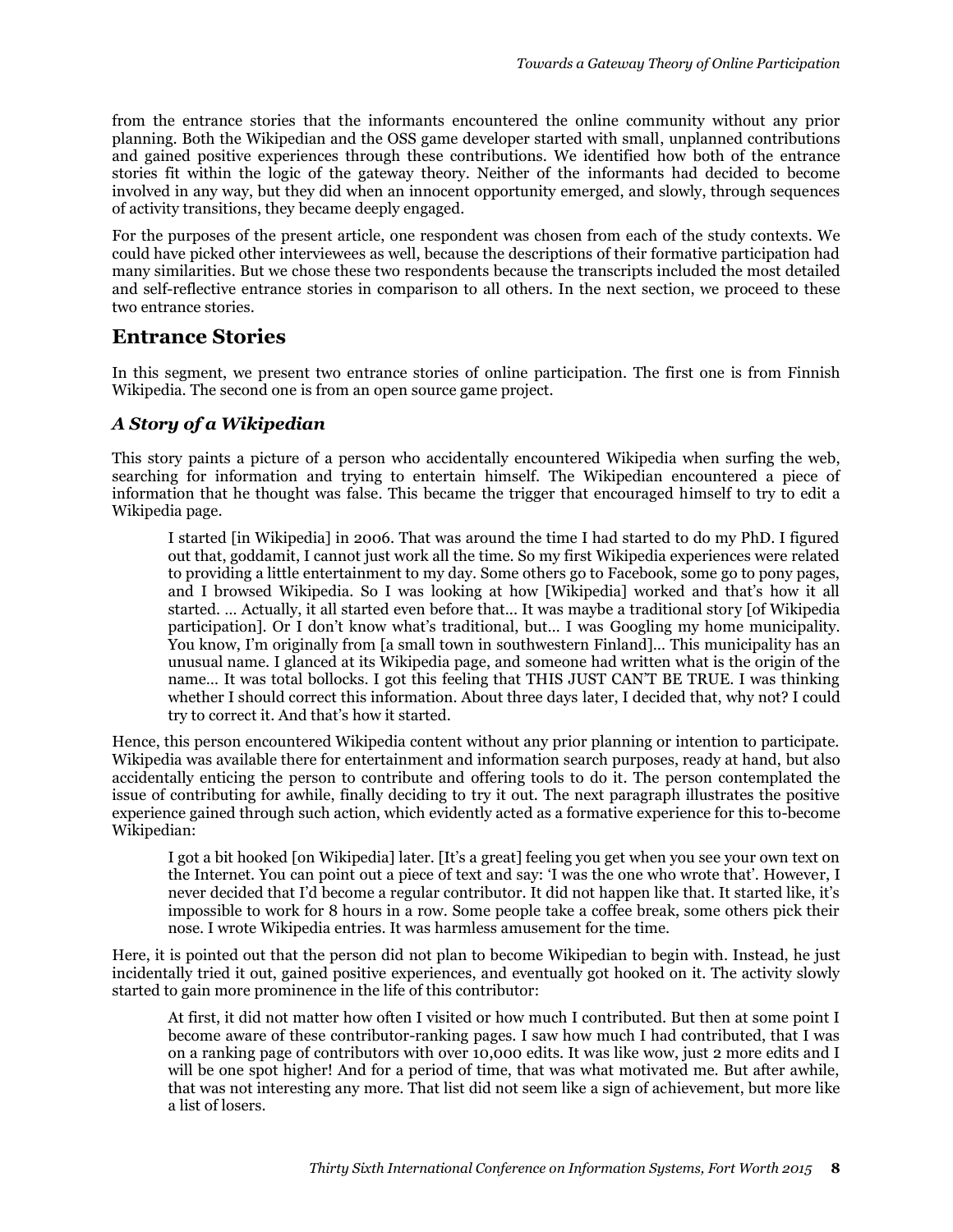This story evokes how the Wikipedia contributor became more seriously involved with the community, increasingly addicted, if you will. One may say that the individual was sensitized to the stimuli but it also seems that a need for getting further and stronger experiences of the same type was evoked. The person was gaining new responsibilities, rights, and plenty of positive experiences during the engagement:

When I become a Wikipedia administrator, then that again really inspired me. For awhile, it was a new thing to do, and I did a range of administrative tasks. I tried to keep the quality high. I corrected errors, fought vandalism, and all that, very much. That also normalized over time. … After I had become much more active in Wikipedia [and the activity thus required many hours per each day], it become more a free-time activity, a hobby.

In a quite late stage, this Wikipedian become more involved with the Wikipedia *community*, not just Wikipedia content. This is in line with how Preece & Shneiderman (2009) characterized collaboration as a rather high-level stage in participation progression. The respondent characterized this step also as unplanned, a rather gradual shift of what emerged as a side activity to article writing:

I also moved from plain article writing to that social side of activities. That community aspect actually started quite unnoticed. I had commented something like, "here I am writing this [Wikipedia] article, while there is a scholarly article I should be writing." And someone responded that he/she was in a similar situation. And it had occurred in local history articles as well, that I've got to know some people who share similar interests. Maybe they are originally from the same municipality. A discussion may have originated from article collaboration, and then continued on user talk pages. Sometimes we have had email correspondence afterwards, because those user talk pages are public, for everyone to see. And through [Wikipedia], I've got to know some people whom I've also met face-to-face. We've drank red wine together, and things like that.

In this case, the activity has already reached its peak, while the person was still active in Wikipedia, errors and vandalism prevention enticed the person to continue contributing:

Nowadays I'm not that active on Wikipedia. Well, I have lots of articles on my watch list. I monitor that regularly. But due to my studies, I'm forced to a quieter phase of Wikipedia participation. If I had more free time, I'd write more. Nowadays it's more like, I just try to keep up to date with what's happening in the community. I try to participate whenever there are current community-level discussions going on. I do have some small projects that I slowly try to develop forwards. If I see that someone has vandalized something I've done, or if I see some errors somewhere… There's a little autistic part of me, or perfectionism… I just can't tolerate errors [when I encounter them in Wikipedia]! I gotta fix it! [laughs]

#### *A Story of an Open-Source Game Developer*

Interestingly, the story of an open-source game developer paints a very similar picture of the initial encounter with an open-source game. A person accidentally came across the game when surfing the web, searching for certain kinds of games and trying to entertain himself:

First I encountered [the game] in 1997, when I was searching for and testing all Rogue-like roleplaying games, I think I found it from a BBS [bulletin board system] or something, like I found the others. Back then it was not really an open-source project yet, because it was in the very beginning of the development, being developed—very slowly—by one guy, who you could only contact through his email. And there was not really any means yet to share source code. I mean there were no code repositories or anything like that yet... So I played [the game] first time back then, and it was a really early version, it was actually very crude, lousy, and unfinished back then, but somehow I recognized something in it, something that separated it from the other Rogue-like games that I had tried. There was this one other game with finished development and it was all good, but somehow I still preferred [this game]... I don't know, something in it was so special, so I wanted to play it more, and then I got some ideas how it could be improved.

Again, the informant came across the game without any prior planning or intention to participate. The game was there for entertainment purposes, ready at hand, but accidentally also including potential targets for improvement and possibilities for small contributions. Similar to the Wikipedian's story, this person contemplated on the issue of contributing for awhile and finally decided to try to share his ideas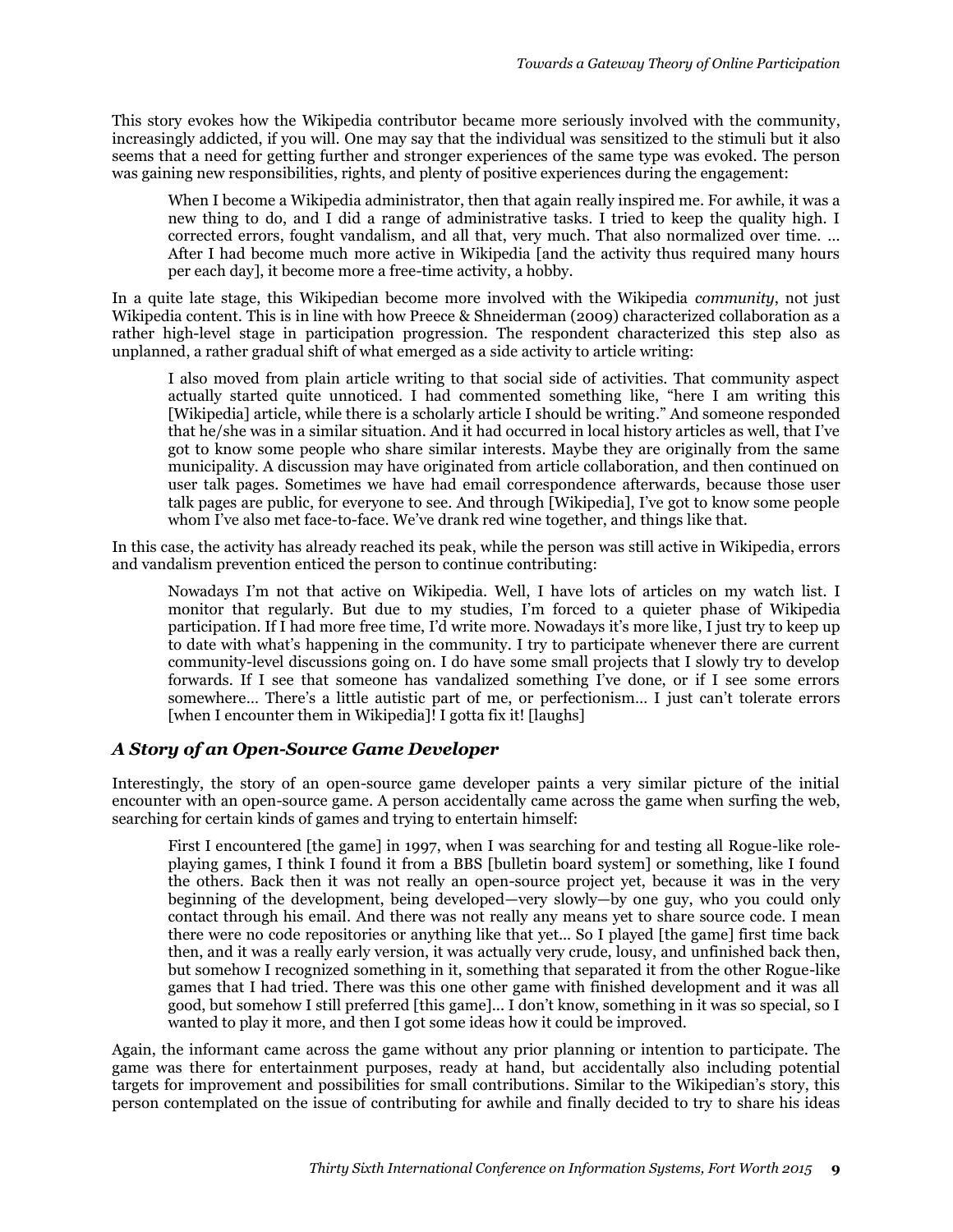with the developer. The next paragraph illustrates the positive experiences gained through such contribution that in this case also evidently acted as a formative experience for this to-become opensource game developer:

So I emailed the developer and told him my idea how to make the user interface better... I mean, back then you had to press three buttons to do one simple task, and I had the idea that why should I press three buttons, why is one button not enough? I told this idea and some other small user interface ideas to the developer and then in the next release—after quite a long time—I noticed that he had made the changes I suggested to the user interface and I saw that he put my name into the list where he thanked people who had helped him to develop this game. It was so positive an experience; I got in a very happy mood then, getting my name into that list just by giving ideas. I did not really understand game design or coding back then. I felt like the game had progressed and improved thanks to my little contributions, and then it was also easier for me too to play [the game]. So I had a good motivation to do suggestions how to improve the game interface and usability, how to reduce some of the tedium in the game.

In this case also, the person points out that he never thought that he would be allowed to act as a game developer in this community or never planned to become one. Instead, things slowly progressed, one small contribution after another, the person becoming more seriously involved with the community, becoming increasingly addicted, making bigger contributions, gaining new responsibilities and rights, and plenty of positive experiences:

In 2006, another development team forked the game and then I decided to try it again and also to see if I could still make some improvement suggestions. I tried it and found that the user interface was greatly improved, also the game design was really improved. They had removed some unnecessary tedium from the game, really improving it. So then I saw that the development was going to the right direction, and I wanted to do more to the development than just give suggestions… I found out some bugs in the game, so I submitted some bug reports... then I studied and learned the source code of the game... and I made some bug fixes… and then some ideas for the content of the game. One motivating factor when I started collaborating with this development team was that they were so open in communication and [the] development process. There were guides about how the source code could be and ought to be modified, and now the source code was in [a] code repository with version tracking… So I learned how to use this type of code repository and the version tracking, and I then really got motivated to learn how to code… my motivation for all that was that I wanted to go and change and by myself go improve the contents of the game: the character classes, spells, monsters etc… I really wanted to contribute to the game development so that I could get exactly the game that I want to play, but I also wanted to make a great game for everybody else to play too. Then when I really started developing for [the game], I submitted code batches, I did level design and some small side dungeons. Then we had this idea of a portal area, where you had access to these small side dungeons… it was easy to develop a separate small dungeon and then to attach it to the main dungeon. I developed the first two side dungeons, because I really wanted to have dungeons that were themed as ice dungeon and sewer dungeon, really [laughs]… Then I did quite a lot of batches where I just fixed the game text, typos and such, and to improve the text. It was invisible work, but I felt that somebody had to do it, so I did it. Then I fixed some obvious problems in the game, bugs and such, and changed some monsters from boring and generic to more innovative and interesting.

The person had become involved with the community by being a user himself, spotting issues that could be improved. The narrative shows how one thing lead to another, how taking a step sensitized the developer to further or even stronger experiences of the same type. Over time, the person was able to identify solutions that would not just provide quick gains, but could offer longer-term benefits to the development and to the community. He had eventually acquired a significant position in the community:

I also started documenting the process for the future developers, so that it would be easier for them to start to develop… Of course this kind of administrative work does not show directly in the game in any way, but it is important meta-development, that makes the game development possible. I see it this way… this kind of invisible work is good for the community as a whole, and it will be fruitful even though it is not visible in the game itself, by doing this kind of invisible administrative development I try to make the playing and development of the game easier… it is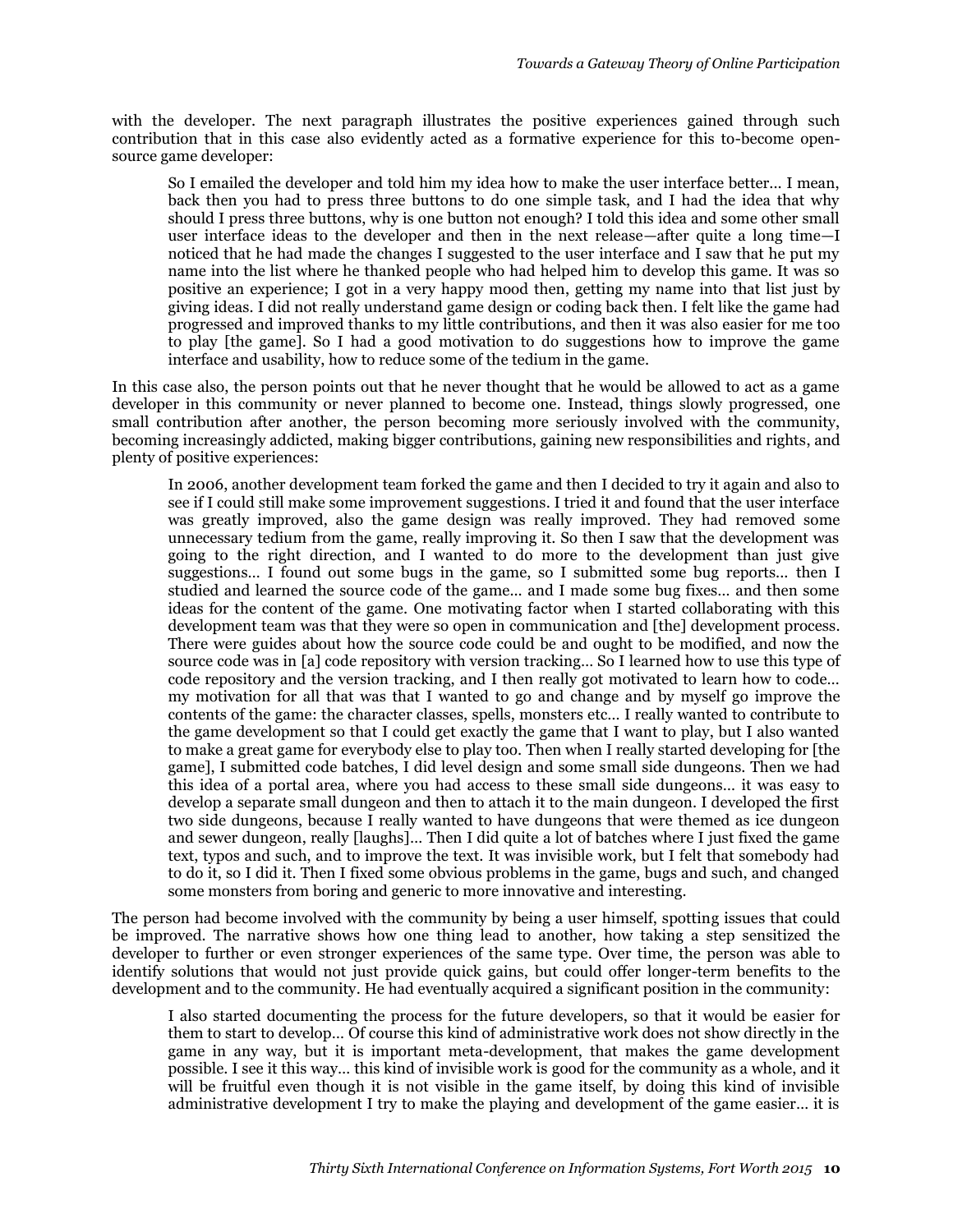because I like the game, and I still play it myself… and I always want a better and better game. All these things, suggestions, bug fixes, level designs, game designs, administrative work… they all were the reason why I was invited in 2009 to become part of the development team… it was [an] absolutely great day… really… I really did not imagine back in 1997 that I would someday become a member of the development team myself… But it was not really a surprise in 2009, because I had gradually become an assisting developer, step by step, I was contributing many things and I was in the right time in the right place doing [the] right things.

Similar to the Wikipedian's story, the open-source developer's activity had already reached its peak in this stage. Regardless, the person is still active in the game community, following up the new ideas and versions of game and enjoying the gameplay:

I was very active those two first years; I was a development team member… I tried to make at least one code commit to every little new version of the game, even if it did not have any influence in the game design. So [during] 2009–2011 I was very active as a developer. Nowadays I still read version tracker, commit messages, and email lists. And I try to evaluate the game design suggestions and graphical designs from the community contributors. There have also been lots of new developers… with new ideas, so the development has gone forward, really… there have been even very radical changes, some changes to the game design that I previously thought were impossible to do… So I see now that the game design and development is now in good hands… So now I mostly play the game and enjoy it… I never have even thought about retiring from the development team. I am still part of the development team, but I am not anymore so active.

#### *Summary*

These two entrance stories on online participation share very similar characteristics. In both stories, the initial encounter with the online community was due to chance when trying to entertain oneself and the encounter started without any prior planning. Both the Wikipedia entry and the OSS game offered possibilities to contribute, and both the Wikipedian and the OSS game developer started with small, unplanned contributions. As a result, both of them gained positive experiences through these contributions acting as formative experiences. Both persons pointed out that they never thought to become engaged in these online communities. The process was slow, unplanned, and they both became more seriously involved with the community through gradual steps, one contribution after another, becoming increasingly involved, gaining new responsibilities and rights, and plenty of additional positive experiences.

Both of the entrance stories fit within the logic of the gateway theory. Neither of the protagonists of our entrance stories had decided to become heavily involved at the onset, but they did. An innocent opportunity emerged, and slowly, through sequences of activity transitions, they became deeply engaged. Similarly, a person does not decide to become a heavy drug addict during the first encounters with a "gateway drug".

# **Discussion**

This section relates our findings to the existing IS literature. First, the main empirical findings are summarized, after which they are connected with the traditional antecedents-based view of online participation and with studies that have examined the progression of online participation. Finally, some considerations related to the application of the gateway theory to explain IS phenomena are presented.

To recap, our proposition of the gateway theory consists of two parts: First, participation occurs under uncertainty and involves trial and error, unknown risks and rewards, and the mere availability of technology-facilitated services. Second, participation almost necessarily consists of sequences of activities, in which each step sensitizes the person to opportunities previously not acknowledged. Hence, an important point here is to become sensitized to the stimuli. Consistent with the gateway metaphor, the first encounter may be the most critical step. Thus, we claim that neither a priori knowledge nor motivations predict engagement in these activity transitions.

When applied to online participation, the gateway theory suggests that progression in participation is often unintended and hinges on almost accidental events. Our entrance stories show that people do not plan their participation in any degree. They approach their participation blindly, but at the right moment.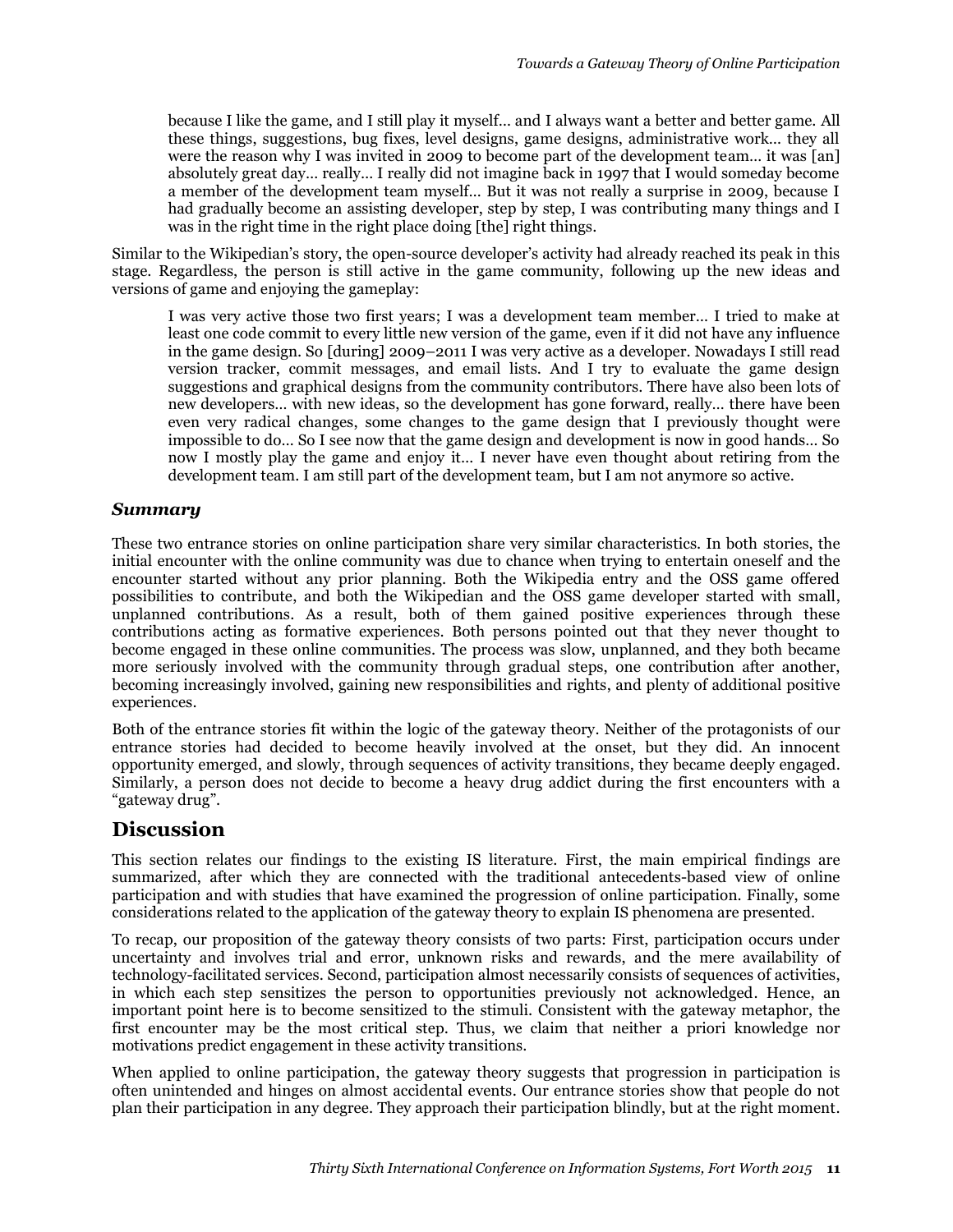First encounters are often accidental: People are not driven by their existing needs to search for online communities that can serve the needs. Rather, awareness seems to precede felt needs by some margin. Encounters that lead to escalation of online participation are not planned for, either. In the typical formative encounter, some aspect draws the user's attention, and the individual drifts towards some initial form of participation. Successful, rewarding trials will sensitize the individual to spot future opportunities to participate; yet each step in the escalation process is a reaction to some event rather than planned action to escalate online participation.

The strength of the gateway theory lies in its ability to explain behaviors that are difficult to explain in terms of purposive behavior. For example, theories that only acknowledge motivation as a mechanism that drives behavior end up suggesting that people are motivated to, plan for, and intend to develop bad habits or even addictions. A suggestion that someone is motivated to develop gaming or social media use to a point of addiction is, of course, intuitively difficult to accept and lacks empirical support. Addiction, compulsive engagement with rewarding stimuli, develops through repeated exposure to intrinsically rewarding behavior that reinforces the behavior. The gateway theory is capable of explaining even how behaviors with harmful outcomes, such as addictions, can develop. Relatively innocuous formative experiences can lead through sensitization and reinforcement to behaviors with harmful consequences.

The two offered entrance stories have provided richly detailed descriptions of how participation first occurred and then progressed. In both of these stories, the person had not planned their participation, especially not for the long-term. This is in stark contrast to the traditional antecedents-based view of online participation (e.g. Park et al. 2015; Xu and Li 2015; Yang and Lai 2010). A common weakness with such traditional antecedent studies is that they "tell us very little about how and why *specific classes of IT tools and technologies* are adopted and used, or how an *IT tool* being adopted *might reflect back on the individual's intentions*" (Grover and Lyytinen 2015, p. 276). Our proposed gateway theory can better account for the mutuality between technology and participation. Technology needs to be available to commit a timely activity. The committed activity will then support the sensitization for subsequent possibilities for action.

The way we view participation is that it is a complex phenomenon, and not just a single construct. Participation is a sequence of interconnected but distinct activities, as is demonstrated in our entrance stories. Once one has entered the gateway, activities evolve sequentially, step by step, contribution by contribution. After taking the first step, the person becomes sensitized to the opportunities for next steps. For the Wikipedian, it made perfect sense to become inspired by a contributor-ranking list to boost his own ranking through article contributions within a particular moment in time. For the game developer, working to improve documentation made sense in a particular moment in time. These people did not foresee a need for these activities beforehand and therefore they did not form a plan in advance to make these contributions.

Moreover, formative experiences are crucial to online participation. This is demonstrated in the context of Wikipedia by the decline in user retention after the introduction of algorithmic quality control mechanisms in 2007 (Halfaker et al. 2013). Wikipedia has undertaken several technical and social arrangements to improve the newcomer experience (Halfaker et al. 2014; Morgan et al. 2013). This is in line with our argument. Negative formative experiences will not sensitize the person for further engagement.

We can also further speculate as to whether the elements of the theory could be extended to explain in more depth the steps leading to serious use, participation if not even addiction, in an online community or IT adoption context. Naturally, the importance of the first step in online participation is highlighted similarly to sequential pattern of drug use initiation stages (c.f. Kandel 1975). Similarly to Bretteville-Jensen et al. (2008), we also identify the first time online participation as being a threshold-crossing experience and that action making it less costly to proceed through the gateway into another stage of online participation. Furthermore, similarly to the drug-use context (c.f. Kandel et al. 1992), it seems that the entry into one stage of online participation does not inevitably lead into the next stage. Our entrance stories do not show evidence of this, but the existing research results reveal, e.g., that the majority of Wikipedia participants stay as readers (Antin and Cheshire 2010) and that FLOSS participants stay as users without becoming involved in the development at all (Ye and Kishida 2003).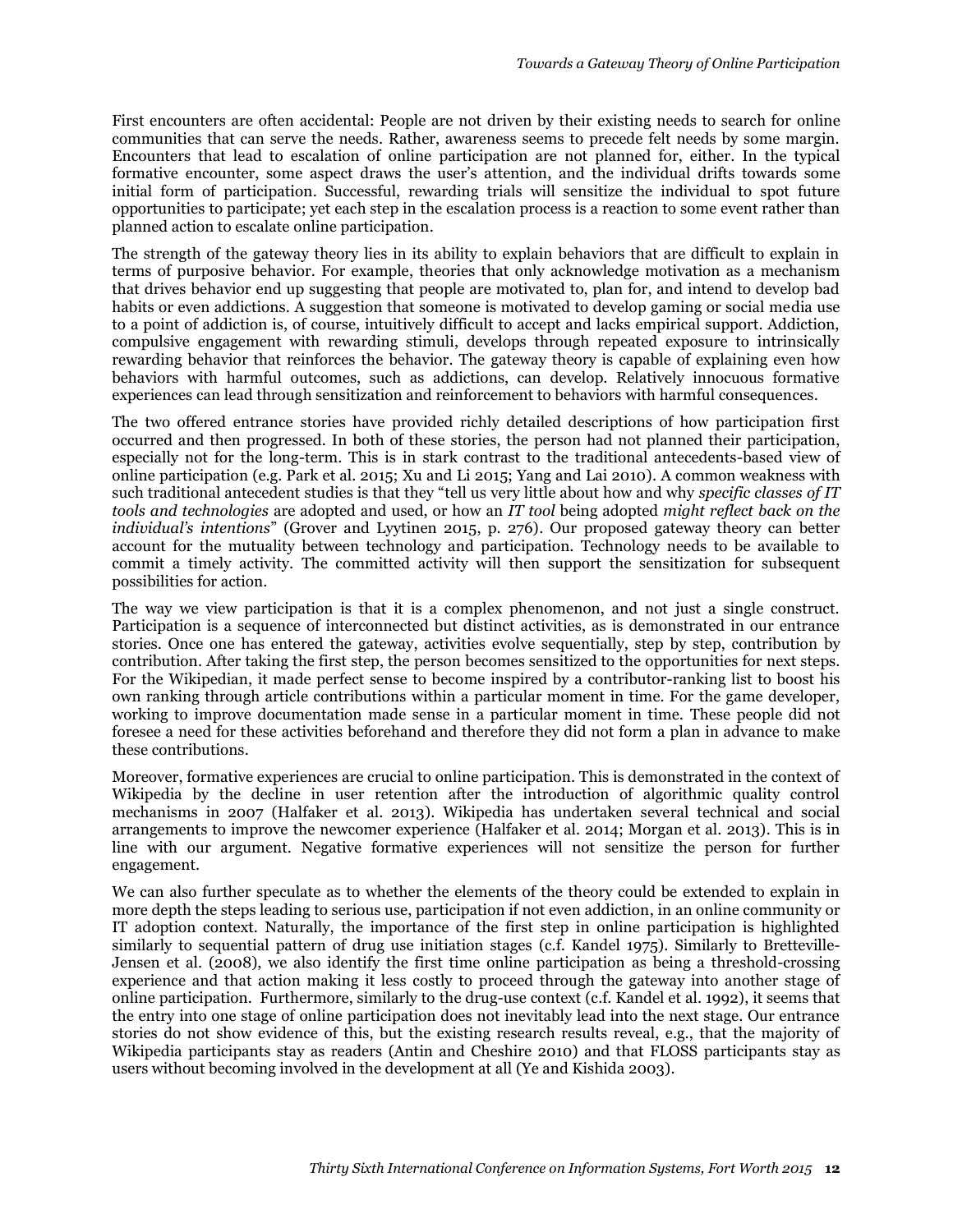Overall, this research has made evident the gateway theory's relevance to the online participation context. We acknowledge, however, that for understanding long-term participation and engagement with particular online communities, there are other theories well-equipped for the purpose, such as theories on identity or commitment development (utilized e.g., in Bateman et al. 2011; Lampe et al. 2010; Ren et al. 2012; Schultze 2014; Valentine and Holloway 2002). When acting as a leader or a core member in a particular online community (e.g. Preece and Shneiderman 2009; Ye and Kishida 2003), such theories provide highly appropriate tools to explore and explain participation. The issue of identity, in particular, is certainly a significant issue in explaining people's online participation and its progression. Plenty of studies (e.g. Ren et al. 2012; Schultze 2014; Valentine and Holloway 2002) offer convincing evidence of how identities are constructed, shared, negotiated, played with, and performed in online communities. In respect to this stream of research, we emphasize the value of the gateway theory in explaining the initial encounters with online communities.

Another issue worth noting is that we do not claim that people's background knowledge or skills do not play any role in online participation. Definitely, some basic computer skills, e.g., were needed for our informants to even surf the Internet and encounter the content in question, but we do not see this knowledge or skill as the essential factor explaining online participation. Moreover, in the activity transitions of the gateway, the person's previous knowledge and skills do play a role. In the Deweyan view, habit is "special sensitiveness or accessibility to certain classes of stimuli". In this way, habit is that *status quo* of embodied knowledge and skills that make you see some cues in your environment while disregarding others. But once you step over the first line, you become sensitized to the next.

As the original gateway theory concerned preconditions to drug addiction, it needs to be pointed out here that we do not claim that technology use or online participation, at large, would qualify as addiction. The desire to use media has been found, however, to be in the category of behaviors with the highest probability of causing self-control failure (Hofmann et al. 2012). This indicates that it is not far-fetched to utilize a theory originally developed for explaining the escalation of drug use. For example, conflicts in Wikipedia have been described "as addictive as cocaine" (Reagle 2010, p. 161). Nevertheless, the original theory was developed to explain how the use of "innocent" drugs could lead to the use of drugs that are more dangerous, or into a life of crime. We acknowledge that the original gateway theory is a controversial one, and we definitely cannot *directly* apply it in our context.

We note that the gateway theory of IT adoption and use has a superficial resemblance with other theories, and particularly with the idea of trialability of innovations as found in the diffusion of innovations theory. The likeness is, however, superficial. Diffusion of innovations theory lists trialability in the perceived innovation characteristics, which are touted to determine the rate at which an innovation is adopted (Rogers 2003, p. 219). Trialability, which is defined as "the degree to which an innovation may be experimented with on a limited basis," (Rogers 2003, p. 258), is seen as a "way to cope with the inherent uncertainty about an innovation's consequences." (Rogers 2003, p. 177) Gateway theory, in contrast, proposes that formative experiences with the technology increases the rate of IT adoption and use because it sensitizes the individual to cues for further technology use.

As several commentators have stated, the original gateway theory is not a single theory. Instead, it is "a hybrid of popular, academic and media accounts" (Bell and Keane 2014, p. 50), or a "cluster of theories about successive stages in drug use" (Kleinig 2015, p. 5). One common criticism is that the gateway discourse covers "quite different and specific processes (biological, legal, social and cultural)" (Bell and Keane 2014, p. 50) under one umbrella term. As our empirical analysis shows, however, the theory bears clear relevance in our context. As a last note, we, in line with Pudney (2003), who has attempted to identify the actual gateway mechanisms, speculate on the possible mechanisms for the causal gateway effect. These propositions naturally are initial and speculative in nature. However, here are some possible mechanisms that may cause entry through the gateway into the next stage in a sequence of activities. In our case, this sequence implies a transition to a more serious online participation.

1) Any form of online participation may create a psychological or physiological need for getting further and stronger experiences of the same type. Our entrance stories indeed paint a picture of very positive initial experiences that can be associated with these people eventually becoming very serious with their engagement, gaining numerous rights and responsibilities in the communities.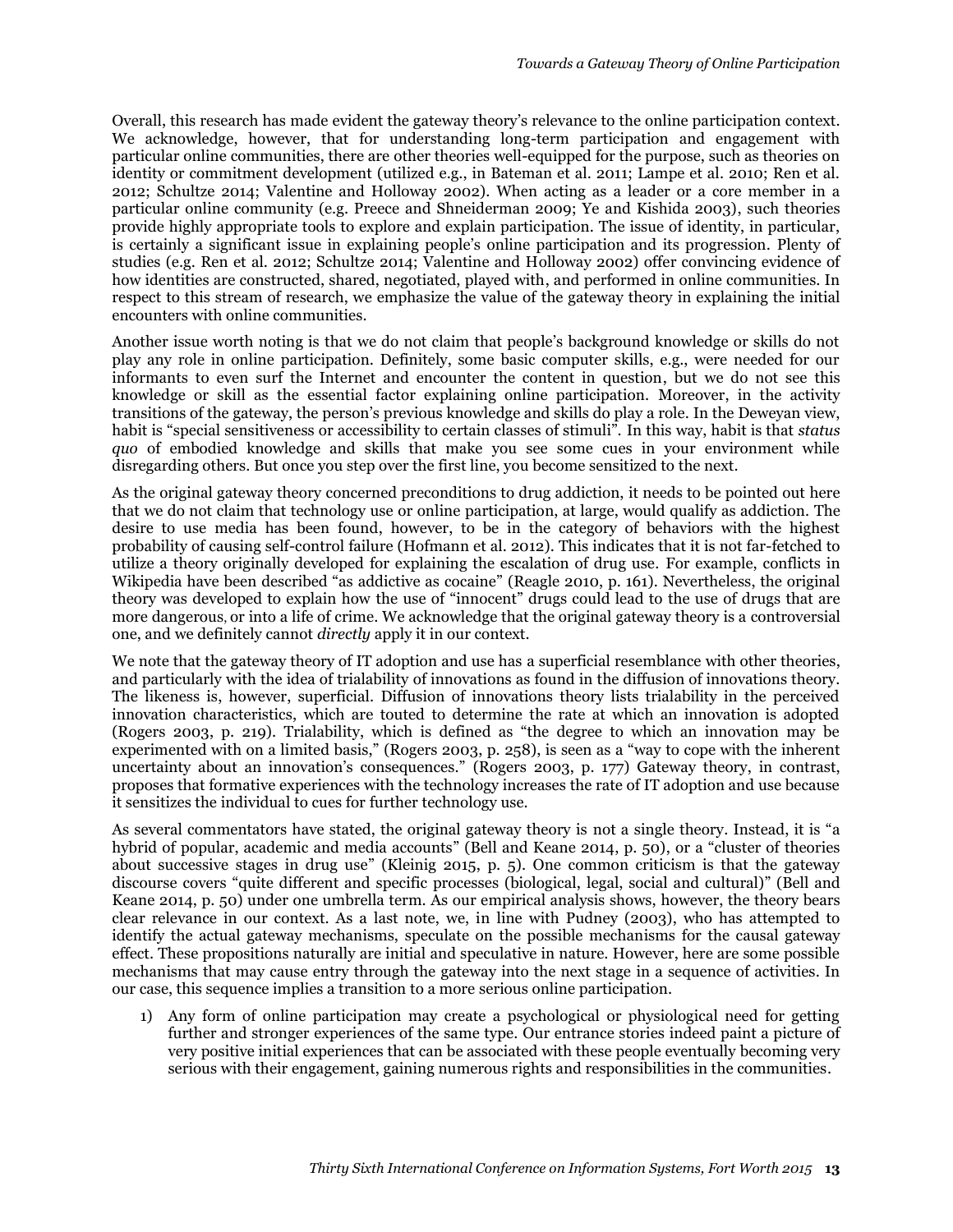- 2) The act of online participation brings the user into contact with other online participants on different stages of online participation whom they would not had met otherwise, and this may increase their online participation in itself. Sociability and socialization were also emphasized in the entrance stories.
- 3) The personal experience of online participation with no obvious ill effects may contradict and cancel out the doubts and negative feelings that are directed against online participation in general, therefore making it easier to enter through the gateway into the next stage of online participation. Albeit there is no such discourse on the dangers of online participation as being similar to the dangers of drug use, there is a prominent discourse warning about too-extensive IT use, and especially about addictive Internet and social media use. We do not think, however, that this plays a prominent role in the decision concerning whether to join in and contribute to an online community or not.

# **Conclusion**

In this paper, we have contributed to IT adoption research and more particularly to online participation research by introducing the gateway theory. We developed the theory in the online participation context, but see it as relevant for IT adoption research more generally. Its strength lies especially in explaining the initial phases of online participation. The theory builds on the gateway theory derived from the drug use context, but it has been modified to fit our context and empirically examined. We offer the gateway theory as a novel approach to explain how people start to participate in online communities or to use particular kinds of IT solutions, and how their participation or usage escalates, with time, unplanned, to embrace a wider set of services offered by the technology.

The needs-awareness problem remains current in IS research, and we claim that better understanding of the pre-adoption/choice information processing would have major impact on IT development and marketing. The needs-first position would suggest that new product and service ideas should be harvested from the market and that people seek actively for product or service information once they feel the need. The awareness/knowledge-first position, in turn, contends that customers should not be trusted as a source of new product or service ideas and that considerable marketing effort should be committed to making the customers aware that a novel technology or service exists. The gateway theory suggests that the mere availability of a product or service may be critical; people need opportunities to encounter them and become sensitized to the stimuli. Naturally, positive experiences of the initial encounters are also critical here. As formative experiences, they should lead to the more serious engagement with the product or service in question.

Regarding the needs vs. awareness/knowledge-first problem, our findings suggest that it is more correct to say that awareness/knowledge about a technology precedes needs. People appear to passively absorb information about innovations, such as online technologies, rather than actively search for such information in an effort to fulfill some felt needs. This finding questions the current theorizing on IT acceptance and use, which suggests that felt needs and predisposition precede IT use and are indicative of actual future behavior. In line with this, related fields of research, such as diffusion of innovations, has already suggested a paradigm shift from measuring mental antecedents of adoption to studying the actual behavioral process (Rogers 2003, pp. 196-7). From a practical point of view, our theorizing and findings question the current wisdom of instructing practitioners to measure peoples' technology-related predispositions when seeking to identify viable gaps in the market.

# **Acknowledgements**

We would like to thank our colleagues in the Interact research group at University of Oulu. We would also like to thank the track chair, associate editor, and three anonymous reviewers for providing us valuable feedback. The title of this article is influenced by Barley (2006, p. 19).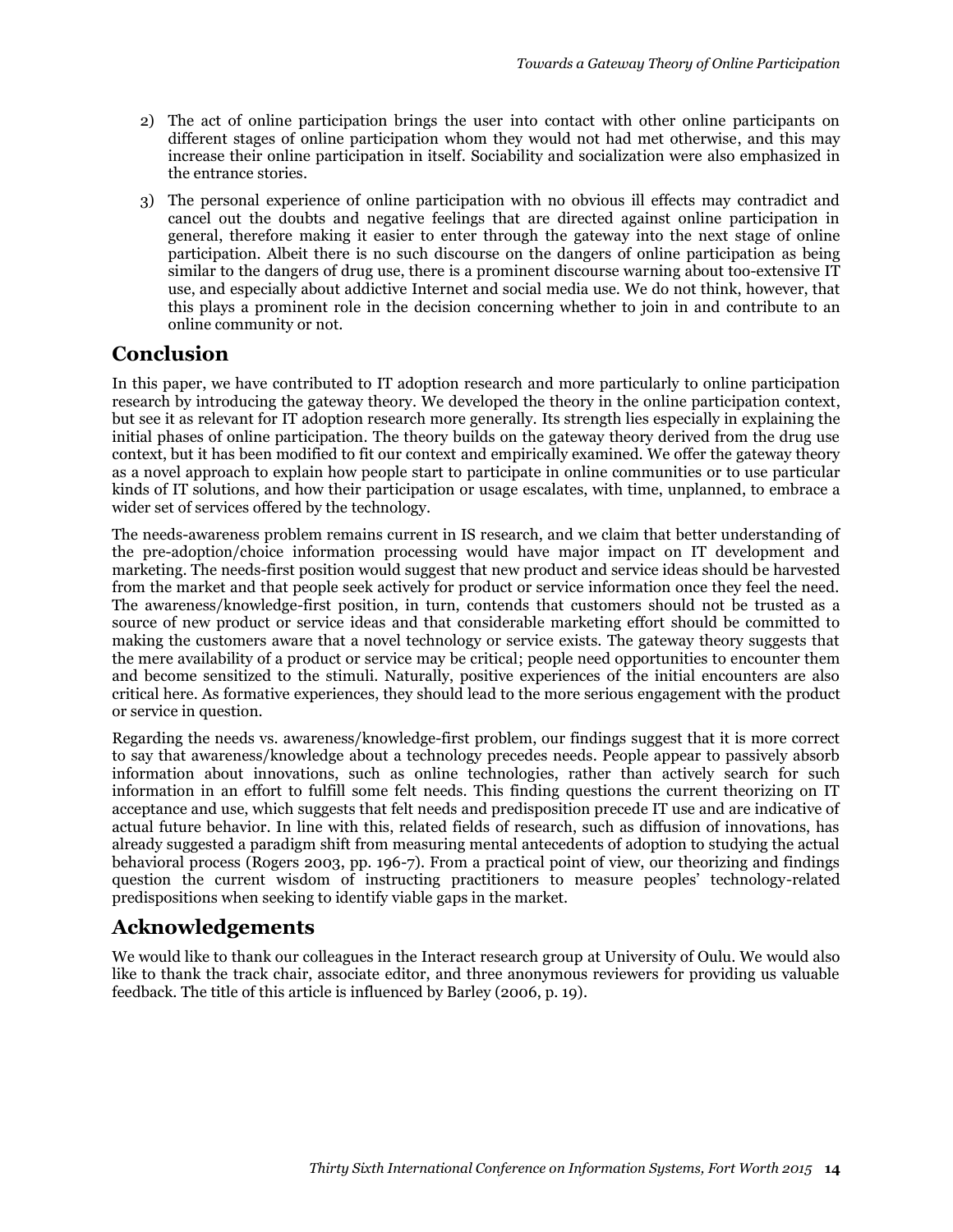## **References**

- Antin, J., and Cheshire, C. 2010. "Readers Are Not Free-Riders: Reading as a Form of Participation on Wikipedia," in *Proceedings of the 2010 ACM Conference on Computer Supported Cooperative Work*. Savannah, Georgia, USA: ACM, pp. 127-130.
- Bagozzi, R. P., and Dholakia, U. M. 2006. "Open Source Software User Communities: A Study of Participation in Linux User Groups," *Management Science* (52:7), pp. 1099-1115.
- Barley, S. R. 2006. "When I Write My Masterpiece: Thoughts on What Makes a Paper Interesting," *Academy of Management Journal* (49:1), pp. 16-20.
- Bateman, P. J., Gray, P. H., and Butler, B. S. 2011. "The Impact of Community Commitment on Participation in Online Communities," *Information Systems Research* (22:4), pp. 841-854.
- Bell, K., and Keane, H. 2014. "All Gates Lead to Smoking: The 'Gateway Theory', E-Cigarettes and the Remaking of Nicotine," *Social Science & Medicine* (119:0), pp. 45-52.
- Benbya, H., and Belbaly, N. 2010. "Understanding Developers' Motives in Open Source Projects: A Multi-Theoretical Framework," *Communications of the Association for Information Systems* (27), pp. 589-610.
- Benington, H. D. 1983. "Production of Large Computer Programs," *Annals of the History of Computing* (5:4), pp. 350-361.
- Boehm, B. W. 1988. "A Spiral Model of Software Development and Enhancement," *Computer* (21:5), pp. 61-72.
- Bretteville-Jensen, A. L., Melberg, H. O., and Jones, A. M. 2008. "Sequential Patterns of Drug Use Initiation - Can We Believe in the Gateway Theory?," *The B.E. Journal of Economic Analysis & Policy* (8:2).
- Brooks, F. P. 1987. "No Silver Bullet: Essence and Accidents of Software Engineering," *Computer* (20:4), pp. 10-19.
- Bryant, S. L., Forte, A., and Bruckman, A. 2005. "Becoming Wikipedian: Transformation of Participation in a Collaborative Online Encyclopedia," in: *Proceedings of the 2005 international ACM SIGGROUP conference on Supporting group work*. Sanibel Island, Florida, USA: ACM, pp. 1-10.
- Coleman, J. S., Katz, E., and Menzel, H. 1966. *Medical Innovation: A Diffusion Study*. New York: Bobbs-Merrill.
- Davis, F. D. 1989. "Perceived Usefulness, Perceived Ease of Use, and User Acceptance of Information Technology," *MIS Quarterly* (13:3), pp. 319-340.
- Davis, F. D., and Venkatesh, V. 2004. "Toward Preprototype User Acceptance Testing of New Information Systems: Implications for Software Project Management," *Engineering Management, IEEE Transactions on* (51:1), pp. 31-46.
- Denzin, N. K., and Lincoln, Y. S. 2000. "Introduction: The Discipline and Practice of Qualitative Research," in *The Sage Handbook of Qualitative Research,* N.K. Denzin and Y.S. Lincoln (eds.). Thousand Oaks: Sage, pp. 1-29.
- Dewey, J. 1922. *Human Nature and Conduct: An Introduction to Social Psychology*. New York: Henry Holt and Company.
- DuPont, R. L. 1984. *Getting Tough on Gateway Drugs: A Guide for the Family*. Washington, DC: American Psychiatric Press.
- Fang, Y.-H., and Chiu, C.-M. 2010. "In Justice We Trust: Exploring Knowledge-Sharing Continuance Intentions in Virtual Communities of Practice," *Computers in Human Behavior* (26:2), pp. 235- 246.
- Forte, A., and Lampe, C. 2013. "Defining, Understanding, and Supporting Open Collaboration: Lessons from the Literature," *American Behavioral Scientist* (57:5), pp. 535-547.
- Grover, V., and Lyytinen, K. 2015. "New State of Play in Information Systems Research: The Push to the Edges," *MIS Quarterly* (39:2), pp. 271-296.
- Halfaker, A., Geiger, R. S., Morgan, J. T., and Riedl, J. 2013. "The Rise and Decline of an Open Collaboration System: How Wikipedia's Reaction to Popularity Is Causing Its Decline," *American Behavioral Scientist* (57:5), pp. 664-688.
- Halfaker, A., Geiger, R. S., and Terveen, L. G. 2014. "Snuggle: Designing for Efficient Socialization and Ideological Critique," in: *Proceedings of the SIGCHI Conference on Human Factors in Computing Systems*. Toronto, Ontario, Canada: ACM, pp. 311-320.
- Hassinger, E. 1959. "Stages in the Adoption Process," *Rural Sociology* (24), pp. 52-53.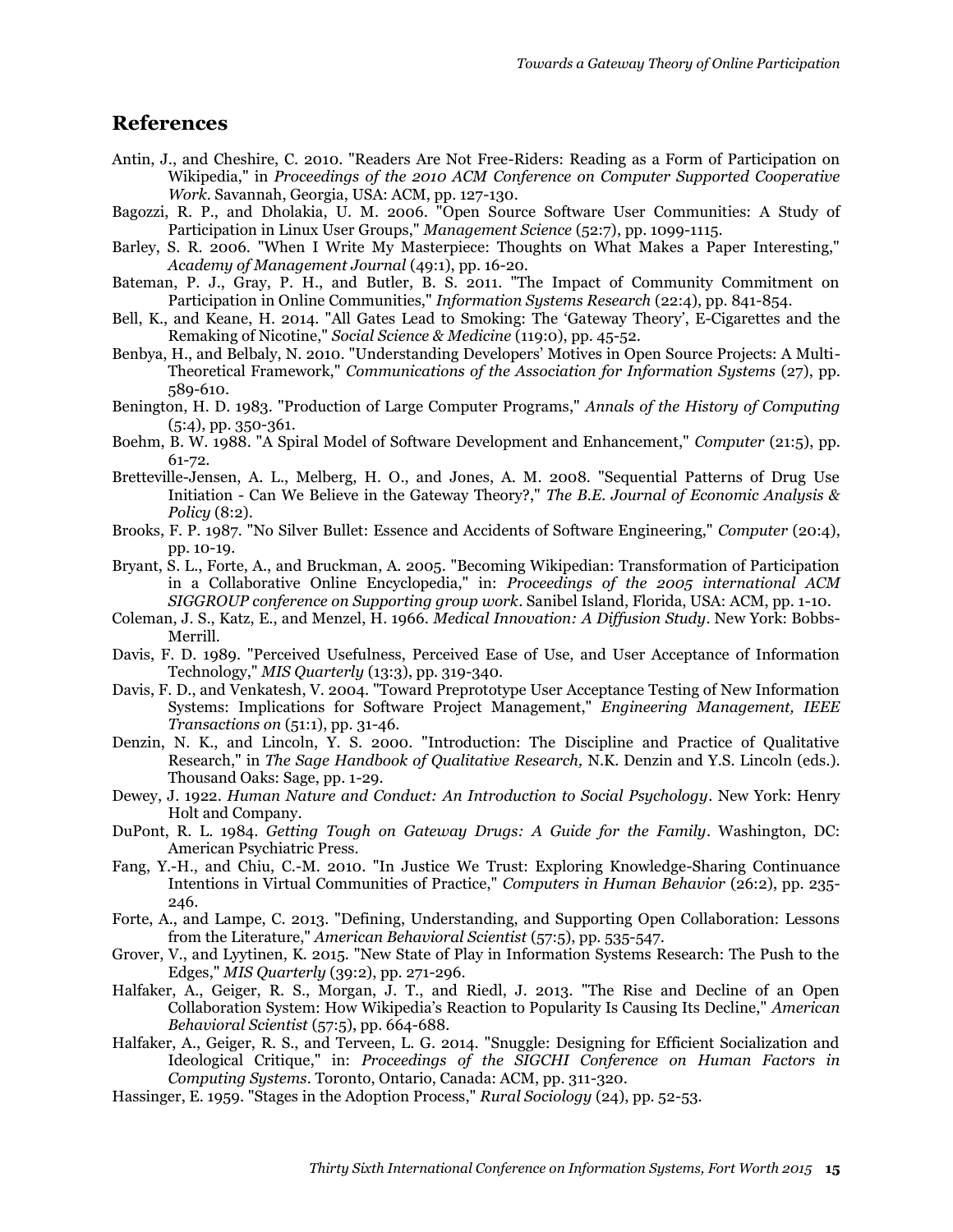- Hofmann, W., Vohs, K. D., and Baumeister, R. F. 2012. "What People Desire, Feel Conflicted About, and Try to Resist in Everyday Life," *Psychological Science* (23:6), pp. 582-588.
- Hsu, C.-L., and Lin, J. C.-C. 2008. "Acceptance of Blog Usage: The Roles of Technology Acceptance, Social Influence and Knowledge Sharing Motivation," *Information & Management* (45:1), pp. 65-74.
- Janson, A. 2008. "Extracting Leadership Knowledge from Formative Experiences," *Leadership* (4:1), pp. 73-94.
- Kandel, D. 1975. "Stages in Adolescent Involvement in Drug Use," *Science* (190:4217), pp. 912-914.
- Kandel, D. B., Yamaguchi, K., and Chen, K. 1992. "Stages of Progression in Drug Involvement from Adolescence to Adulthood: Further Evidence for the Gateway Theory," *Journal of Studies on Alcohol* (53:5), pp. 447-457.
- Kaplan, A. 1964. *The Conduct of Inquiry: Methodology for Behavioral Science*. San Francisco: Chandler Publishing Co.
- Kenkel, D., Mathios, A. D., and Pacula, R. L. 2001. "Economics of Youth Drug Use, Addiction and Gateway Effects," *Addiction* (96:1), pp. 151-164.
- Kleinig, J. 2015. "Ready for Retirement: The Gateway Drug Hypothesis," *Substance Use & Misuse*, pp. 1-5.
- Kuo, F.-Y., and Young, M.-L. 2008. "A Study of the Intention–Action Gap in Knowledge Sharing Practices," *Journal of the American Society for Information Science and Technology* (59:8), pp. 1224-1237.
- Kvale, S., and Brinkmann, S. 2009. *Interviews: Learning the Craft of Qualitative Research Interviewing*. Thousand Oaks, CA: Sage Publications, Inc.
- Lampe, C., Wash, R., Velasquez, A., and Ozkaya, E. 2010. "Motivations to Participate in Online Communities," in: *Proceedings of the SIGCHI Conference on Human Factors in Computing Systems*. Atlanta, Georgia, USA: ACM, pp. 1927-1936.
- Lanamäki, A. 2013. "Collaboration in Online Communities: Exploring Finnish Wikipedia," *PhD Thesis. Department of Information Science and Media Studies*. Bergen, Norway: University of Bergen.
- Lave, J., and Wenger, E. 1991. *Situated Learning: Legitimate Peripheral Participation*. New York, NY, USA: Cambridge University Press.
- Levine, S. S., and Prietula, M. J. 2014. "Open Collaboration for Innovation: Principles and Performance," *Organization Science* (25:5), pp. 1414-1433.
- Mackey-Kallis, S., and Hahn, D. F. 1991. "Questions of Public Will and Private Action: The Power of the Negative in the Reagans' "Just Say No" Morality Campaign," *Communication Quarterly* (39:1), pp. 1-17.
- Morgan, J. T., Bouterse, S., Walls, H., and Stierch, S. 2013. "Tea and Sympathy: Crafting Positive New User Experiences on Wikipedia," in: *Proceedings of the 2013 conference on Computer Supported Cooperative Work*. San Antonio, Texas, USA: ACM, pp. 839-848.
- Okoli, C., Mehdi, M., Mesgari, M., Nielsen, F. Å., and Lanamäki, A. 2012. "The People's Encyclopedia under the Gaze of the Sages: A Systematic Review of Scholarly Research on Wikipedia," *Working paper*.
- Park, N., Oh, H. S., and Kang, N. 2015. "Effects of Ego Involvement and Social Norms on Individuals' Uploading Intention on Wikipedia: A Comparative Study between the United States and South Korea," *Journal of the Association for Information Science and Technology* (66:7), pp. 1494- 1506.
- Preece, J., and Shneiderman, B. 2009. "The Reader-to-Leader Framework: Motivating Technology-Mediated Social Participation," *AIS Transactions on Human-Computer Interaction* (1:1), pp. 13- 32.
- Pudney, S. 2003. "The Road to Ruin? Sequences of Initiation to Drugs and Crime in Britain\*," *The Economic Journal* (113:486), pp. C182-C198.
- Reagle, J. M. 2010. ""Be Nice": Wikipedia Norms for Supportive Communication," *New Review of Hypermedia & Multimedia* (16:1-2), pp. 161-180.
- Ren, Y., Harper, F. M., Drenner, S., Terveen, L., Kiesler, S., Riedl, J., and Kraut, R. E. 2012. "Building Member Attachment in Online Communities: Applying Theories of Group Identity and Interpersonal Bonds," *MIS Quarterly* (36:3), pp. 841-864.
- Roberts, J. A., Hann, I.-H., and Slaughter, S. A. 2006. "Understanding the Motivations, Participation, and Performance of Open Source Software Developers: A Longitudinal Study of the Apache Projects," *Management Science* (52:7), pp. 984-999.
- Rogers, E. M. 2003. *Diffusion of Innovations*, (5th ed.). Free Press.